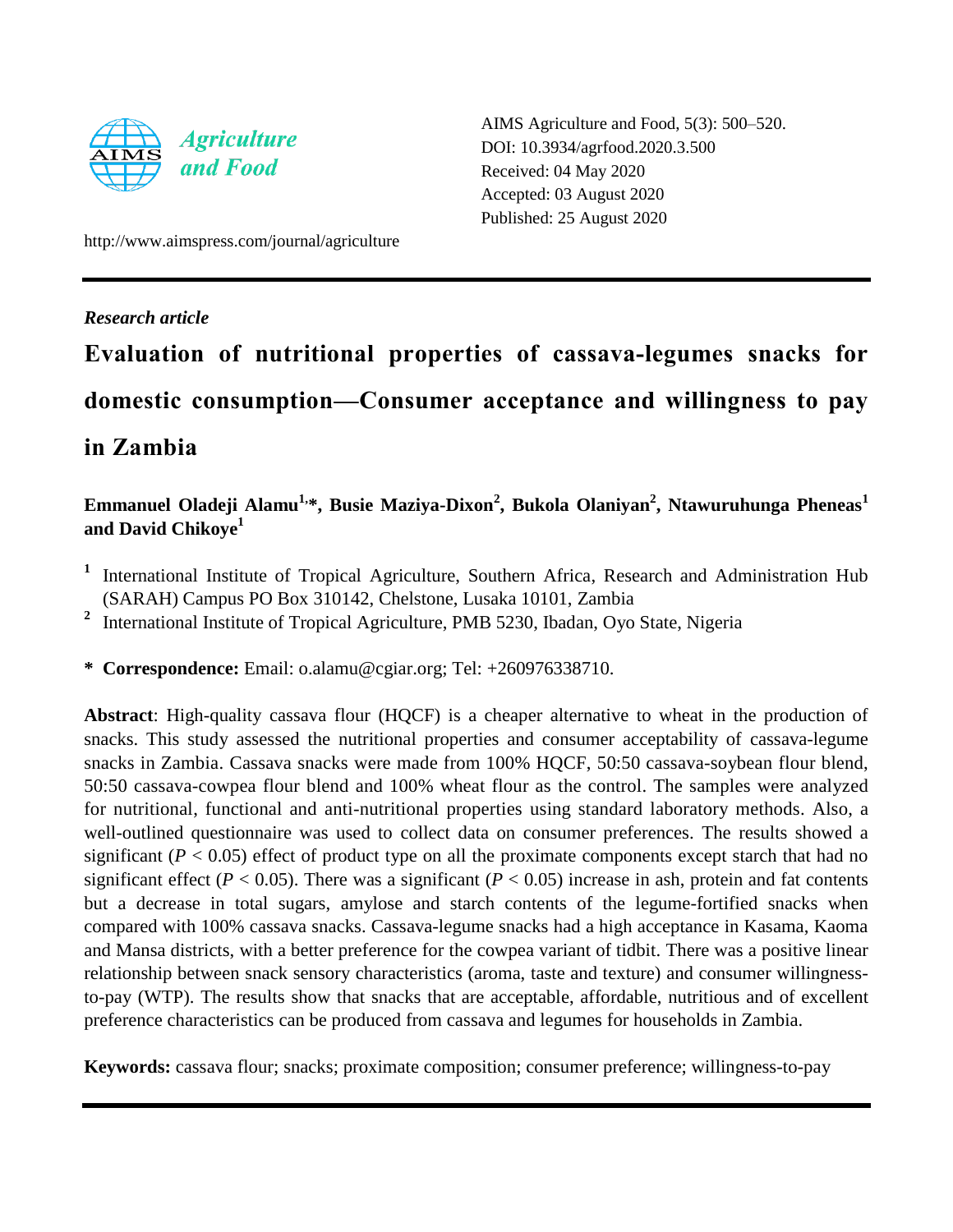#### **1. Introduction**

Cassava (*Manihot esculenta* Crantz) is a widely grown drought-tolerant crop that can be cultivated on marginal soils and produce high yields in unfavourable growing conditions [1]. It is the most essential vegetatively propagated food staple in Africa and a prominent industrial crop in Latin America and Asia [2]. It is cultivated as a subsistence crop in developing countries across the world estimated to feed between 500 and 1,000 million people [3]. Its popularity is second to none in sub-Saharan Africa and the South-West Indian Ocean islands (SWIO) [4], where it has become the major staple food crop constituting the central part of the diet of traditional households. The world cassava production was estimated to be 277 million tonnes (fresh root equivalent); this has been projected to rise by half a per cent in 2018 [5]. So far, cassava has held the status of one of the fastest expanding staple crops at the global level that has recorded two decades of uninterrupted growth of more than 3% per annum.

In Zambia, cassava is the second most-consumed staple food crop after maize [6]. Before now, it was considered a backward crop, traditional foodstuff grown by women for subsistence [7]. The importance of cassava has become more prominent in recent years due to the increase in population and the drought susceptibility of maize brought about by climate change [8]. It accounts for roughly 15% of national calorie consumption and is mostly grown in the five provinces—Luapula, Northern, North-Western, Copperbelt and Western—where it is regarded as a staple [9]. In recent years, cassava production has expanded to the southern and eastern parts of the country [10] because cassava cuttings were being distributed to households as part of efforts to actualize food security in the southern part of Zambia. To combat the vulnerability of maize to adverse climatic conditions, Zambia introduced new and improved cassava varieties. It was reported that these varieties are often consumed as '*nshima*' (cassava flour alone or a mixture of cassava and maize meal, called *maize-cassava nshima*), or dried and roasted as snacks [11]. In the nineties, cassava was not a popular food crop because of its poisoning effect observed after consumption. Hence, different processing methods were adopted to reduce the toxic substance—cyanide. The most common processing methods in Zambia are "bwabi", "kasabe" and ―kapesula‖. The kapesula method involves the peeling, drying, soaking and re-drying of the roots, which ensures a longer shelf life for chips/flour [11]. In addition to cassava "*nshima*", the cassava is also processed into dried chips or flour to reduce prevailing postharvest losses [12]. Again, the flour is used in the production of confectioneries, a step in the direction to increase cassava consumption [11,12]. Varieties usually used for flour include Nakamoya, Nalumino and Mupulanga, the latter being preferred for its plain white flour [13].

Cassava flour has been successfully used as a substitute for wheat (*Triticum aestivum* L.) all over the world in the production of biscuits and confectioneries. In Indonesia, a survey conducted in West and East Java in 2001 showed that 84% of respondents accepted cassava flour in the production of traditional dishes, cookies, cakes and noodles with substitution ranging from 20 to 100% [14]. In Egypt, partial substitution of wheat flour by cassava flour at 20 and 30% levels resulted in good quality bread like that obtained from wheat flour, although with the addition of 1% malt [15]. Sanful & Darko [16] reported the substitution of wheat flour with cassava and cocoyam flour up to 30% to produce rock cake as acceptable in Ghana. In West Africa generally, especially in Nigeria, bread made with 10 to 20% substitution levels of wheat flour with cassava flour has overall acceptability like 100% wheat bread [17]. Furthermore, bread made with the composite of cassava, wheat and maize flour has been reported with the cassava flour as high as 20 to 40% [18]. Also, in the production of cookies or biscuits, 100% cassava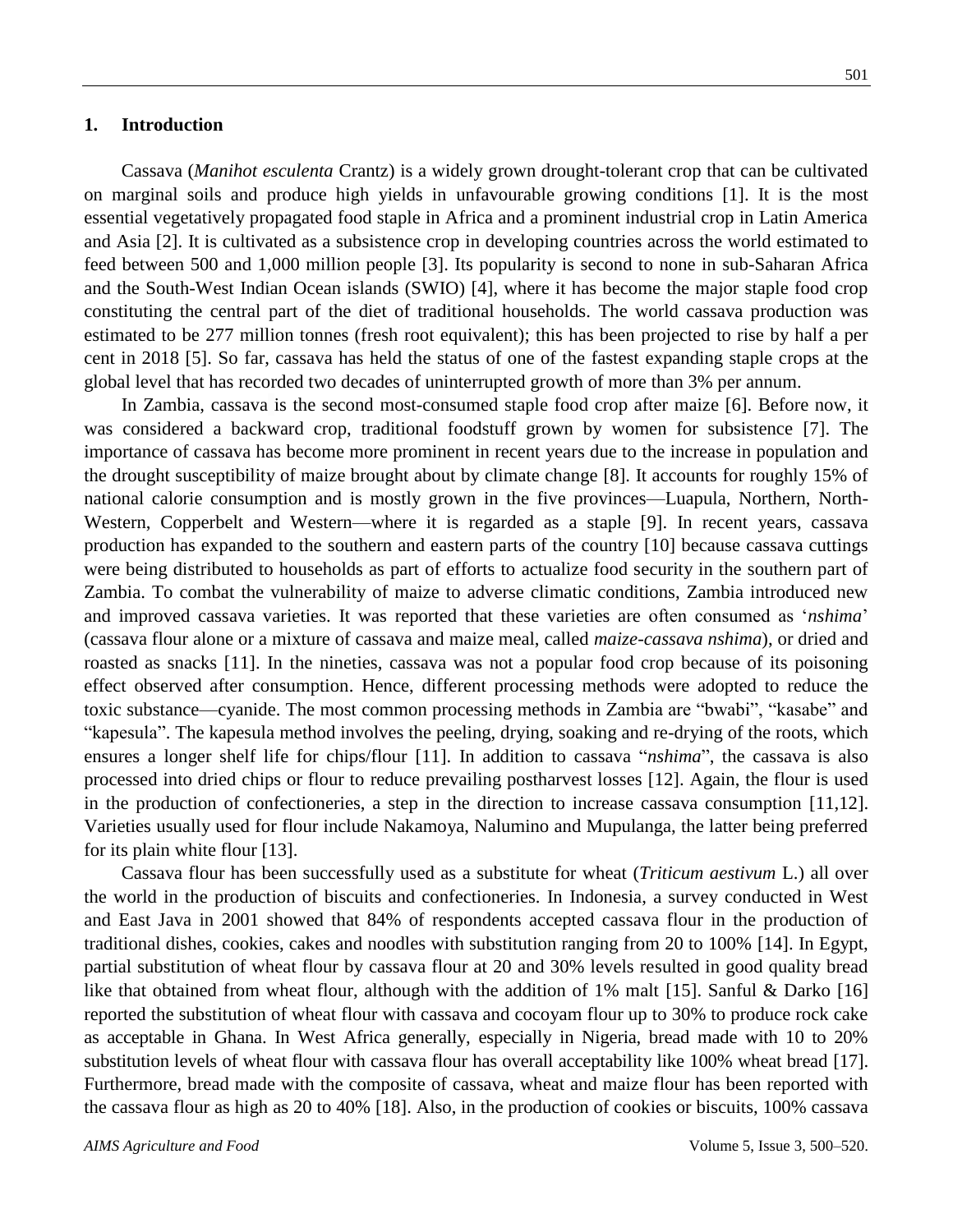flour, composite with wheat or the incorporation of legumes such as cowpea or soybean as improvers have been reported to enjoy high acceptability and can favourably compete with wheat cookies/biscuits [19].

Over the years, leguminous grains like cowpea [*Vigna unguiculata* (L.) Walp.] and soybean [*Glycine max* (L.) Merr.], which contain a considerable amount of proteins and minerals, have been in use as fortificants or improvers in cassava-based products [19,20]. Research has shown that cassava flour alone does not contain the protein, fat, and essential amino acids the body needs for healthy growth and stay [21]. Hence, cassava flour products are usually fortified with legumes to increase their nutrient load. Cowpea and soybean are cultivated as an integral part of the traditional cropping system in Zambia [22]. As such, they are in abundance and increase food availability and food access, which results in increased income [23]. These legumes are grown across the country, with cowpea production concentrated in Northern and Southern provinces and soybeans in the Central province [24]. They are known to be productive and yet inexpensive sources of protein and have been found to offer several health benefits due to their dietary fibre and isoflavonoid content [25].

Chin-chin and tidbits are snacks popular in West Africa. While chin-chin is originally made with wheat flour, tidbits is a relatively new recipe developed from cassava flour and cowpea or soy paste mixed in equal proportions [20]. Bread, cookies and confectioneries have been successfully produced using 100% cassava flour with good acceptability [20]. The increasing rate of urbanization has given rise to the consumption of convenient foods known as "snacks" [26,27]. Snacks are a small portion of food consumed in between traditional meals such as breakfast, lunch and dinner [28]. Snacking could be a habit of both the young and old because it supplies the quick calories needed at some point during an active day, or it is just eaten for pleasure [27,29]. In a view to enforcing consumption standards, some countries have policy interventions to promote the consumption of healthy snack and guide against what could be detrimental to people's health [30].

A similar study to the current study was conducted by Maziya-Dixon et al. [31] in DR Congo, in which legumes and cassava showed the potential to alleviate protein malnutrition. Cassava and legumes are also considered as significant ingredients in the snack food sector both as partial substitutes for wheat flour and as a basis for new product development in the snack food industry. Alamu et al. [11] reported a low consumption of cassava-based snacks in Zambia in comparison with other staples and their derivatives. According to the Zambia Agriculture Status Report 2018 [32], low dietary diversity is a significant drive-in food and nutrition challenge in the country, giving rise to a gap which cassava production, promotion and product diversification can bridge. Thus, this research work aimed to evaluate the level of acceptance of cassava-based snacks (chin-chin and tidbits) by Zambians and their preference for legumes used for fortification in snacks.

#### **2. Materials and methods**

#### *2.1. Materials*

Fresh cassava roots were obtained from the IITA office in Lusaka, Zambia while the soybean and cowpea grains were purchased from a local market in Lusaka, Zambia.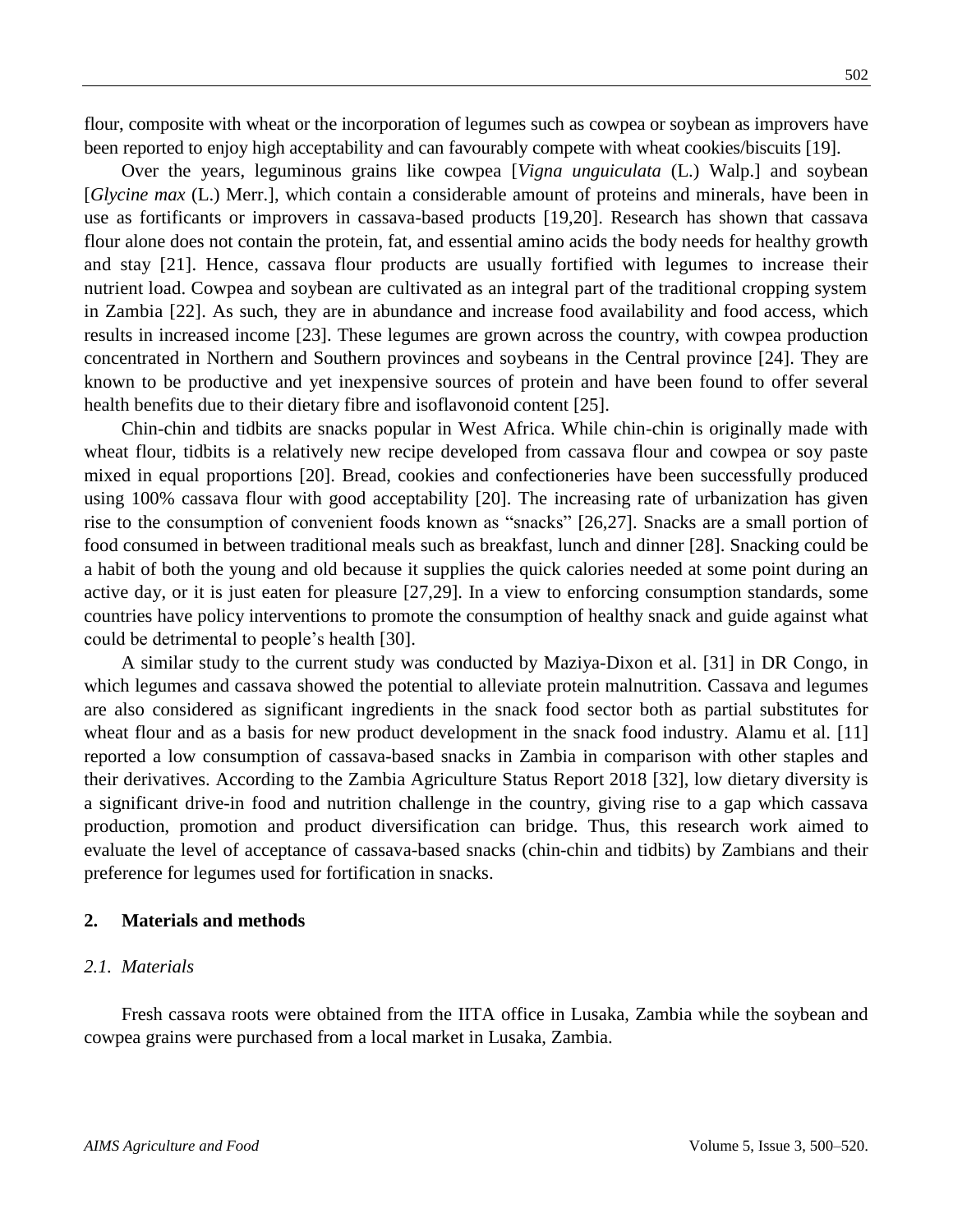The cassava roots were processed immediately on arrival at the laboratory, according to the method described by Alamu et al. [11]. The cassava roots were washed, peeled, grated or chopped into slices or chips then sun-dried in a screen house to avoid contamination from the dust. The processes were completed within 24 hrs after harvesting to obtain high-quality cassava flour (HQCF). The soybean and cowpea flours were prepared using the methods described by Alamu et al. [33]. The legume grains were cleaned and sorted to remove stones and other impurities. The cowpea seeds were soaked in water and dehulled before drying. However, the cleaned soybean seeds were roasted slightly under low heat until the seed coat could be removed by hand. The roasted seeds were then coarse-milled and winnowed to remove the seed coat. The dried cassava chips, the dried and dehulled cowpea, and the decorticated soybean were finely milled to 0.5 mm particle size using a laboratory mill (Perten, Hägersten, Sweden) to obtain fine flour. The flours were packaged and appropriately stored before using to make the products. The 20% level of substitution was chosen because past studies have shown that legumes can be used to supplement cereals at this level without off-flavour [33].

## *2.3. Preparation of wheat and cassava chin-chin*

| Ingredients   | Product type and quantity |                       |  |  |  |
|---------------|---------------------------|-----------------------|--|--|--|
|               | Chin-chin (100% wheat)    | Chin-chin (100% HQCF) |  |  |  |
|               | 201                       | 202                   |  |  |  |
| Wheat flour   | 599.18 $g$                | $\theta$              |  |  |  |
| <b>HQCF</b>   | $\overline{0}$            | $503.03$ g            |  |  |  |
| Sugar         | 124.60 g                  | 124.60 g              |  |  |  |
| Baking powder | 11.40 g                   | 11.40 g               |  |  |  |
| <b>Butter</b> | 60.0 g                    | 60.0 g                |  |  |  |
| Eggs          | 158 g                     | 158 g                 |  |  |  |
| Nutmeg        | 7.5 g                     | 7.5 g                 |  |  |  |
| Water         | $153.53$ g                | 407.98 g              |  |  |  |

**Table 1.** Ingredients and quantities for chin-chin.

Table 1 contains the recipes of the products. Wheat flour, eggs, margarine, sugar, baking powder and nutmeg were mixed in a bowl before the gradual addition of water at room temperature to form a dough. About 125.7 g (1/4) of cassava flour was added to 210 g of water heated at 95  $\mathbb C$  and mixed vigorously to form a viscous and smooth paste. The pre-cooked cassava flour was mixed with the remaining flour (377.3 g, the remaining 3/4) containing all other ingredients to form a dough. After proper kneading, the dough was rolled and cut into small rectangular shapes using a stainless-steel knife, then deep-fried in 1 litre of vegetable oil at a temperature between 170  $\mathbb C$  and 175  $\mathbb C$  until golden brown.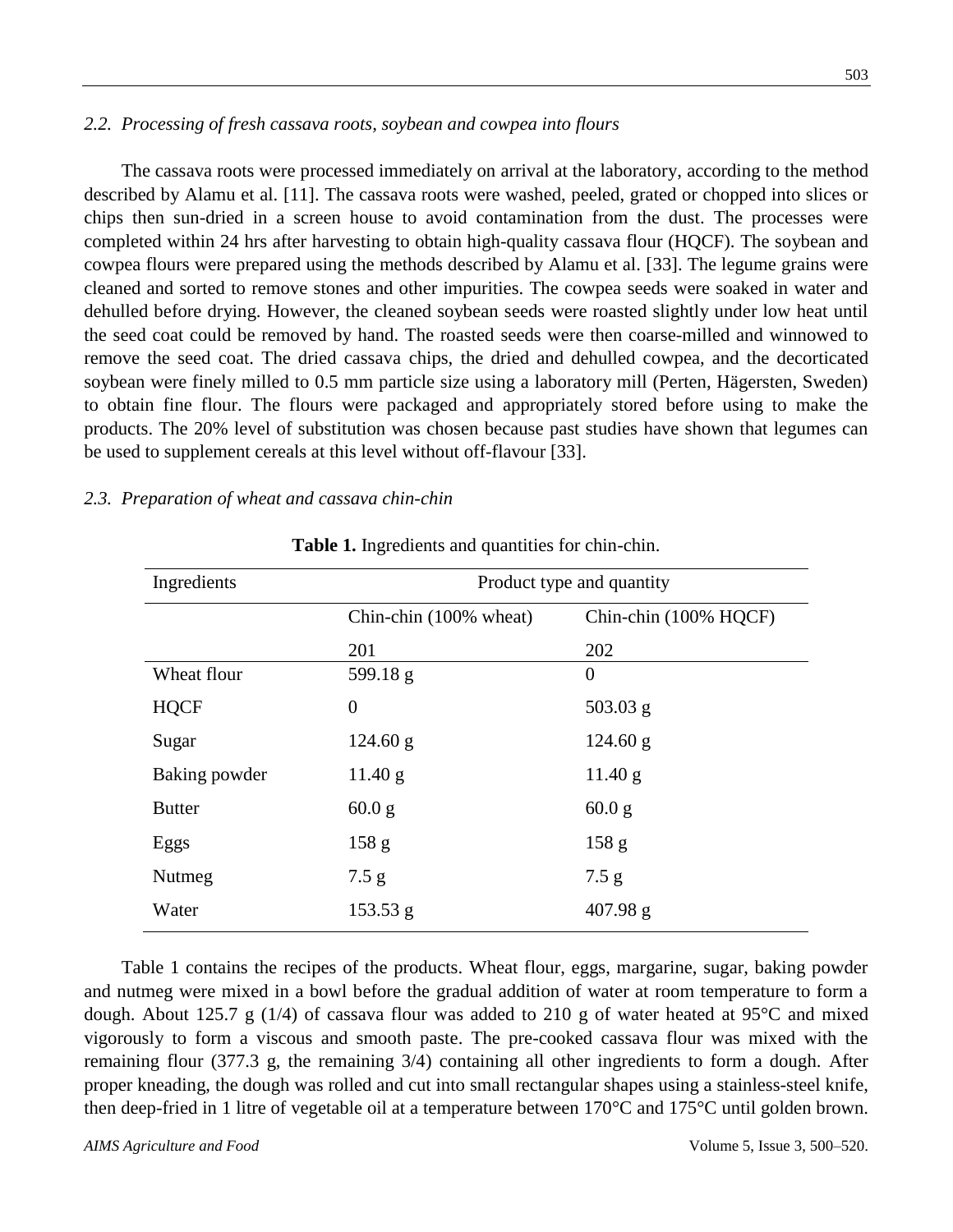The colour of the fried product changed from cream to a golden brown, which depicts the completion of Maillard's reaction, which takes an average time of 7 mins and 5.5 mins for cassava chin-chin and wheat chin-chin, respectively. There was also a noticeable texture change from soft (compressible) to hard (crunchy) when cold.

## *2.4. Preparation of tid-bits*

The formulations for tidbits are shown in Table 2. To begin with, 200 g cowpea and 200 g of soybean seeds were soaked for 10 minutes in 800 g of water to make the seed coat easy to remove. The dehulled portion was blended with one fresh medium-sized onion (approximately 50 g) using a warring blender. The blended cowpea and soy pastes were mixed thoroughly with cassava flour to form a soft, non-sticky dough with minimal salt added to obtain a savoury taste. The dough was scooped into an extruder and extruded into a deep fryer containing 4 litres of vegetable oil at a temperature of 170  $\mathbb{C}$ – 175°C. The average frying time was 3.75 minutes for cowpea tidbits and 3.25 minutes for soy tidbits; the golden-brown colour depicts the completion of Maillard's reaction. The weight of the extrudates varied from 2.80 g and 4.20 g before frying to a range of 1.70 g to 2.70 g after frying for the cowpea variant. The soy extrudate weighed between 2.90 g to 4.90 g before frying and 1.60 g to 3.40 g after frying. The reduction in weight was due to moisture loss during frying.

| Ingredients   | Product and quantity |                  |  |  |  |
|---------------|----------------------|------------------|--|--|--|
|               | Tidbit (cowpea)      | Tidbit (soybean) |  |  |  |
|               | 301                  | 302              |  |  |  |
| Bean paste    | 627 g                | $\theta$         |  |  |  |
| Soybean paste | 0                    | 613.5 g          |  |  |  |
| <b>HQCF</b>   | 355 g                | 400 g            |  |  |  |
| Salt          | 2.9 g                | 4.6 g            |  |  |  |
| Onion-bulb    | $50.5$ g             | 50.5 g           |  |  |  |
| Baking powder | 0.9 g                | 0.9 g            |  |  |  |

**Table 2.** Ingredients and quantities for tidbits.

#### *2.5. Physicochemical and anti-nutritional components*

The chin-chin and tidbits were analyzed for moisture, protein, fat, ash, total reducing sugars, digestible starch, amylose, phytate, tannins, pH, and bulk density.

*Moisture content determination:* The milled samples (5 g) in duplicate were used for the determination of moisture content by weighing in crucibles and drying in an oven at  $105 \text{ °C}$  for 24 hrs in a draft air Fisher Scientific Isotemp<sup>R</sup> Oven model 655F [32]. Ash content was determined by burning off moisture and all organic constituents in a furnace at 600  $\mathbb C$  for 6hrs in a VULCAN<sup>™</sup> furnace model 3-1750. The weight of the residue after incineration was recorded as the ash content [32].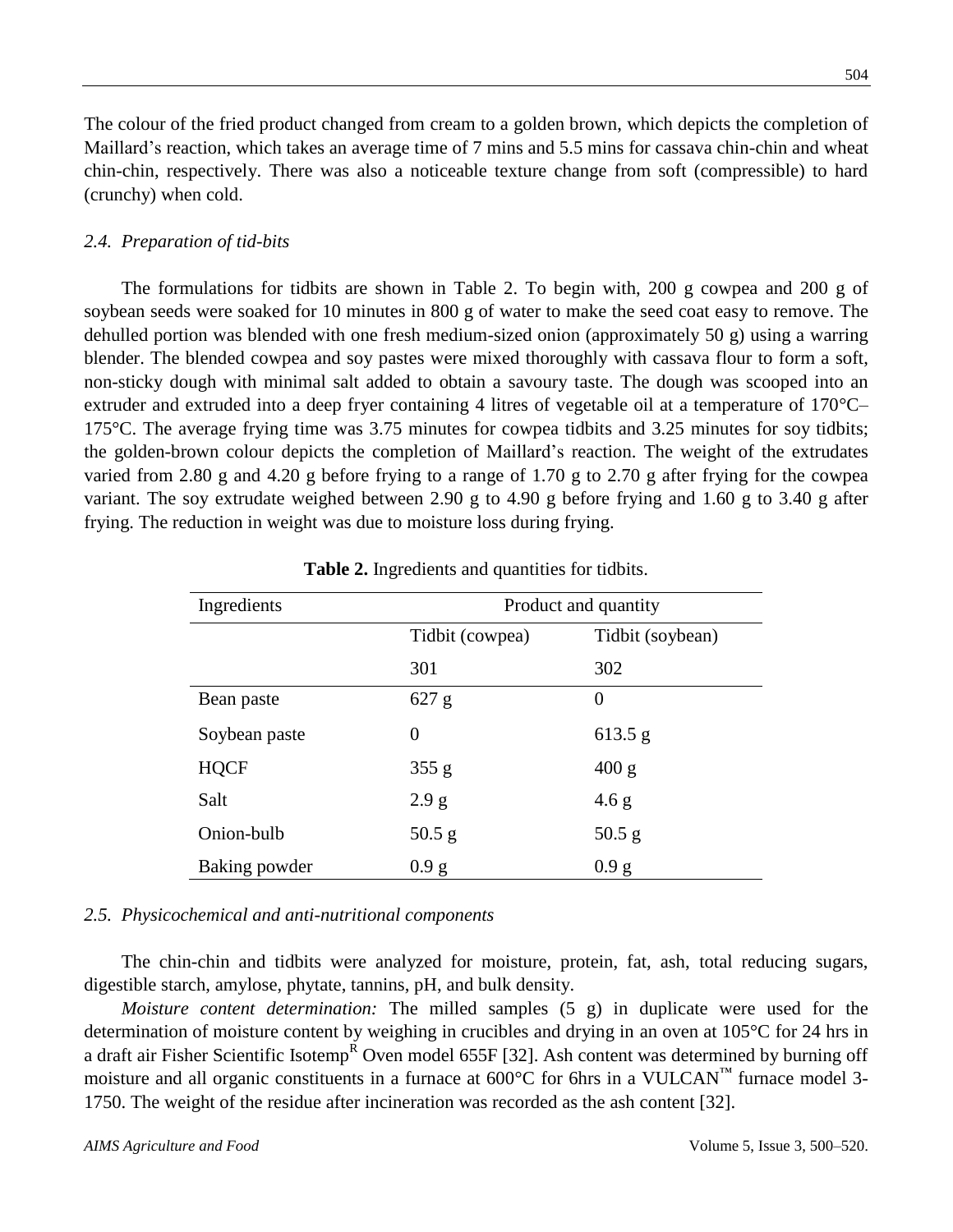*Protein content determination:* The Kjeldahl method [32] was used to determine the protein content by the multiplication of the nitrogen value with a conversion factor of 6.25 as described by Alamu et al. [33].

*Crude fat content determination:* This was determined using the Soxhlet extraction method [32]. Crude fat was extracted from the sample with hexane, and the solvent evaporated off to get the fat. The difference between the initial and final weights of the extraction cup was recorded as the crude fat content [32].

*Digestible starch and total reducing sugar content determination*: Digestible starch and total reducing sugar were determined using the method of Dubois et al. [34] as reported by Alamu et al. [33]. This involved the extraction of starch and free sugar from the samples with 95% ethanol, and the hydrolysis of the starch residue to sugars with perchloric acid. The sugar obtained after hydrolysis was converted to starch by multiplying by 0.9. The absorbance of both starch and sugar was read at 490 nm.

*Amylose content determination:* Amylose content was determined using the method reported by Alamu et al. [33] as described by Williams et al. [35]. This is a spectrophotometric method based on the formation of a deep blue - colored complex with iodine; the absorbance was read at 620 nm.

*Determination of phytic acid content*: Phytate was determined by the extraction and precipitation of phytic acid according to the method of Wheeler and Ferrel [36] as described by Okukpe & Adeloye [37].

*Tannin content determination*: Tannins were determined by the method described by da Silva Lins et al. [38]. The reaction is based on phosphotungstomolybdic acid reduced by tannin-like compounds in an alkaline solution producing a highly coloured blue solution which is measured at 760 nm.

*pH determination:* This was done using 10 g of pulverized chin-chin and tidbits dispersed in 20 ml of deionized water to detect the pH of the suspension using a table-top pH meter.

*Bulk density determination:* Bulk density was determined using the method recommended by AOAC [39]. The sample (7 g) was placed into a 50 ml graduated measuring cylinder and then tapped gently against the palm until a constant volume was obtained.

#### *2.6. Consumer preferences*

The survey was conducted in three camps per district in each of the four major cassava-growing districts (Kaoma, Kasama, Mansa and Serenje). The areas were selected based on consumption levels and accessibility. Thirty-five respondents per camp were randomly selected to give a total of 105 respondents and 430 respondents for the whole survey. The data was collected using a well-structured questionnaire which was administered to each respondent with the help of well-trained enumerators. They were well informed about the study, and each respondent consented. The cassava-based products were well coded to avoid positional error and presented to the participants randomly according to the method described by Alamu et al. [33]. The sensory attributes chosen are aroma, appearance, taste, texture, and overall acceptability. The attributes of each product were rated by participants on a 5-point hedonic scale to measure the degree of likeness using qualitative judgements that correspond to  $1 =$ dislike very much,  $2 =$  dislike a little,  $3 =$  neither like nor dislike,  $4 =$  like a little,  $5 =$  like very much. The order of sensorial testing was such that product appearance was rated first, then aroma, and finally taste and texture. According to Altamore et al. [40], clean potable water was supplied to respondents for necessary rinsing of the mouth between one type of product and the other. Simultaneously, intention for consumption was measured on a 6-point scale corresponding to  $1 = I$  would eat often,  $2 = I$  would eat if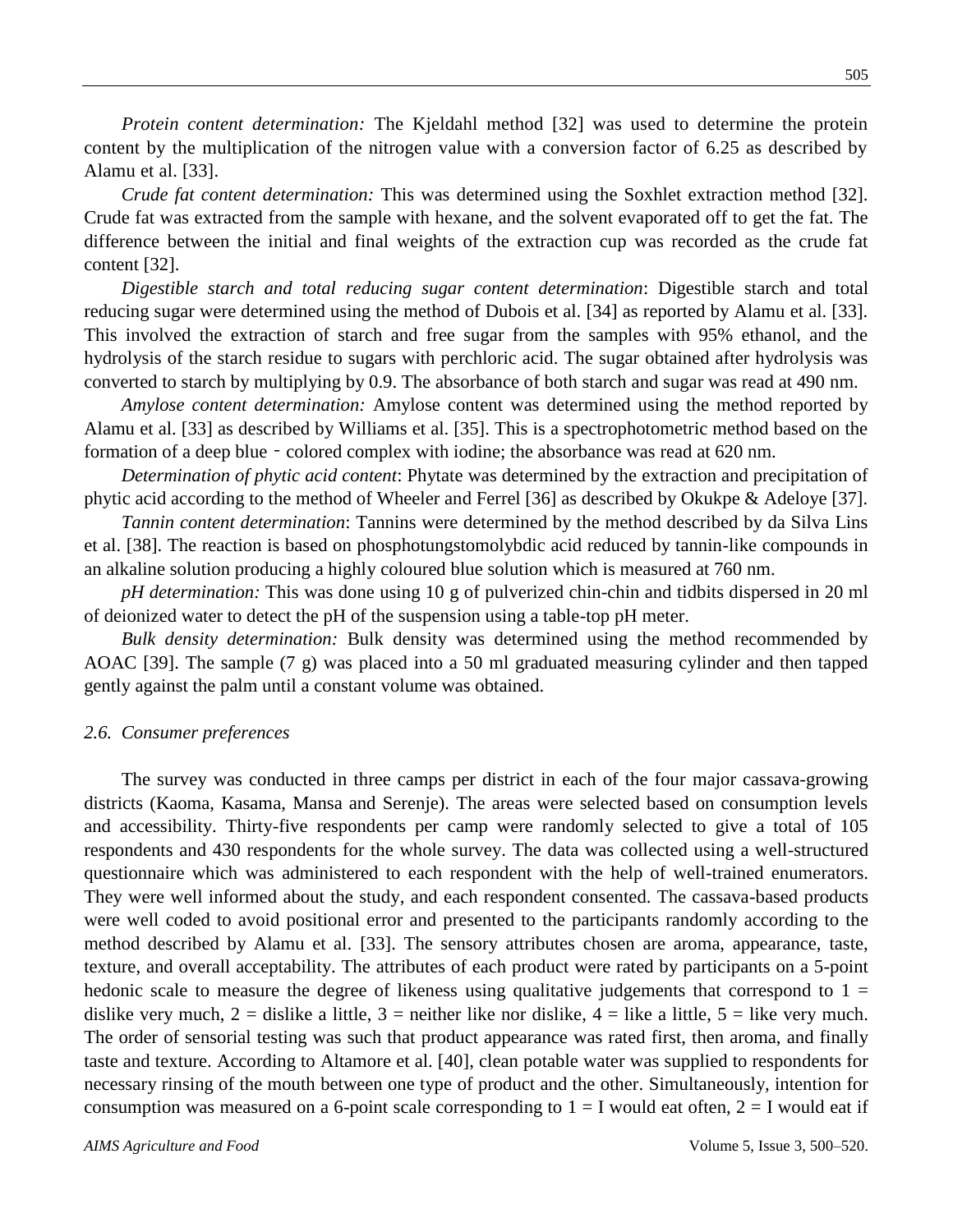available,  $3 = I$  do not like but eat on occasion,  $4 = I$  would hardly ever eat,  $5 = I$  would eat if no other choice,  $6 = I$  would eat only if forced. Furthermore, respondents were asked to indicate the most preferred snacks and how much they could pay for a specified quantity.

#### *2.7. Data analysis*

The data generated on the proximate, functional and anti-nutritional properties were statistically analyzed using IBM SPSS statistical software (Version 21). The data on preference and willingness to consume were subjected to analysis of variance (ANOVA) at a 95% level of significance. The differences between means were tested using the Duncan multiple range test  $(P < 0.05)$ .

#### **3. Results and discussion**

#### *3.1. Proximate composition*

The results of the analysis for proximate parameters from 100% wheat chin-chin and 100% cassava chin-chin showed significant  $(P < 0.01)$  differences in moisture, ash, fat, amylose, sugars and digestible starch contents (Table 3). The moisture content of the products ranged from 2.40 to 4.20%, with 100% cassava chin-chin having a higher value. The moisture content values for the chin-chin were within the range reported having no adverse effect on the quality attributes of the product [41]. Moreover, the wheat chin-chin dough was more viscous because of its gluten, and the presence of multiple hydrophobic binding sites will not encourage moisture absorption [42].

Furthermore, HQCF-based products usually contain very high moisture content because of the high water absorption capacity of HQCF [43]. The moisture content of all the products falls within the range where the optimum textural property is achieved [38]. However, the low moisture content could be an added advantage for a longer shelf life of finished products stored at ambient temperature [11]. The ash content for the wheat chin-chin was higher than that of the cassava chin-chin; this indicates that wheat chin-chin had higher mineral content than cassava chin-chin [43,44]. The fat content for wheat chin-chin was also higher compared to that of cassava chin-chin. This can be attributed to wheat starch affinity to lipid because on the macromolecular level, soft wheat starch contains on its surface polar lipids such as digalactosyldiglyceride, monogalactosyldiglyceride, phosphatidylcholine and other phospholipids [45]. Hence, there are enough hydrophobic sites to attract the oil to settle within the products during frying. Another possibility could also be the lower water absorption capacity of wheat flour in comparison to cassava flour which produced a soft dough and as such absorbed more frying oil [46]. High-fat food is subject to oil deterioration, thereby reducing its shelf life [47]. Wheat chin-chin had a higher protein content (11.2%) than cassava chin-chin (2.6%). This agrees with the findings of Adebayo-Oyetoro et al. [40] who reported the protein content for 100% wheat chin-chin as 11.1%. The gluten in wheat is responsible for its high protein content. Cassava flour has a very low protein content ranging between 1 and 2% [19]. The higher amylose content for wheat chin-chin confirms the report that amylose is more in wheat than cassava [48]. However, some cassava varieties have been bred for high amylose content and exhibit healthy resistant starch which has been reported to be beneficial for the treatment of hyperglycaemia [49]. From the results, it is evident that the starch and total reducing sugars in the chin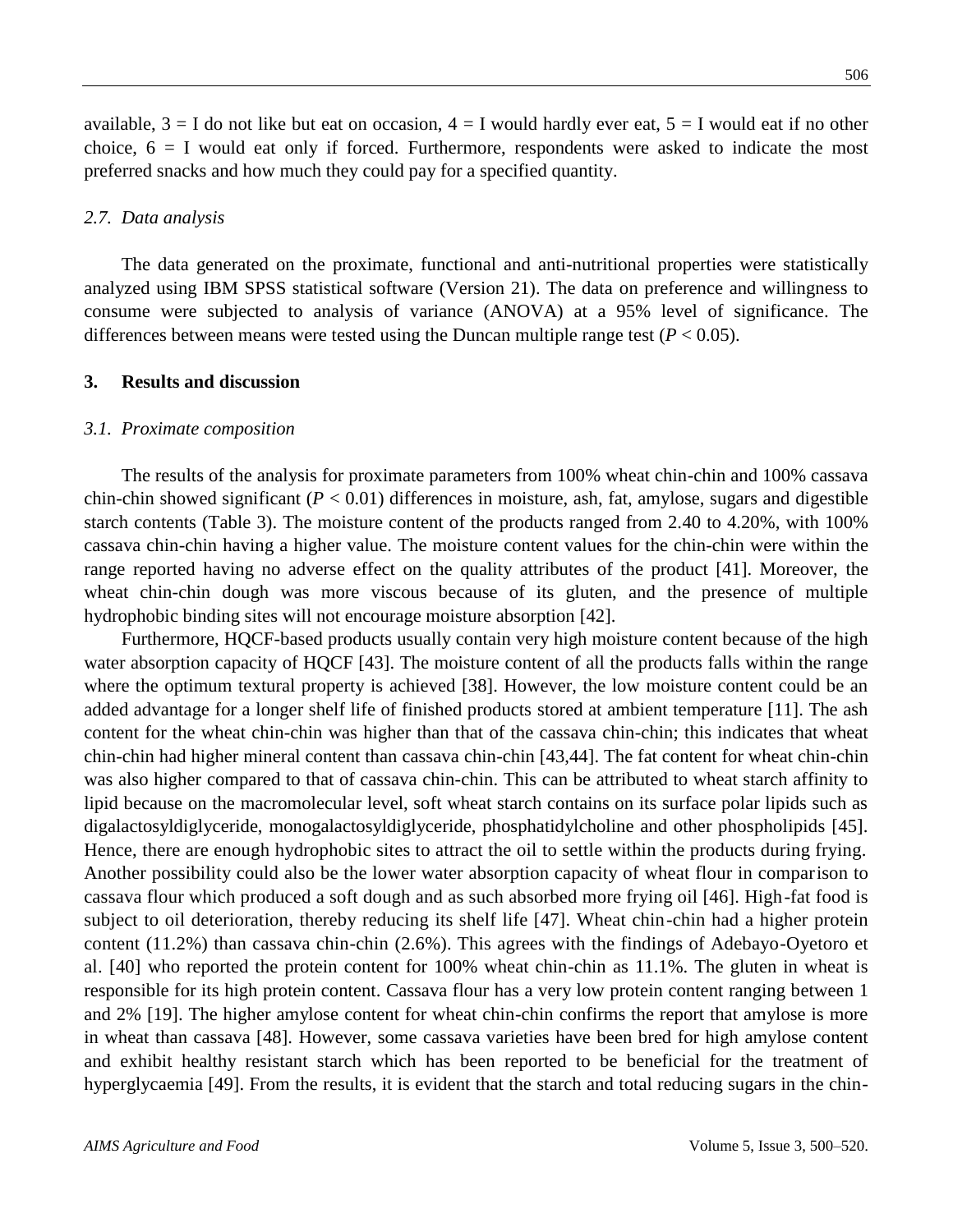chin variants had an inverse relationship, and wheat chin-chin contains higher starch and lower total reducing sugar.

In comparison, cassava chin-chin had lower starch with higher sugar content. Wheat flour usually consists of about 70–85% starch [50], while cassava flour has about 70–82% depending on the variety [51]. The results show that both chin-chin variants fell below their starch ranges which could be attributed mainly to varietal differences or environmental influence on the genetics of their raw materials. Higher total sugars in cassava chin-chin could make it a better snack because Alamu et al. [11] report that sugar impacts taste and flavour in foods. Furthermore, it may be available for rapid breakdown to release energy to the body in the form of glucose.

The analysis of variance showed that there was a significant  $(P < 0.05)$  effect of product type on all the proximate components except starch which had no significant effect  $(P > 0.05)$ . The mean values of tidbit variants also exhibit significant (*P* < 0.05) differences across all proximate compositions except for ash content. This may be attributed to the presence of legumes (cassava + soybean or cassava + cowpea) in their formulations. Cowpea seeds have been reported to be generally high in ash [52,53]. Oluwamukomi et al. [19], reported an increase in ash content with 10% soy flour substitution of wheatcassava biscuit. Protein- and carbohydrate-rich foods are characterized by higher water absorption than fatty foods [51,52]; this could be the reason why the cowpea tidbits had higher moisture content. This agrees with the findings of Brou et al. [52] that water and oil absorption capacities of soyflour/cassava flour blends increased with increasing levels of soy flour. The fortified soy tidbits exhibited higher values for fat, amylose, sugar and starch contents. The higher fat content is the contribution of oil from soy [19,52]. Furthermore, the particle size of the soy paste may have contributed to the uptake of excess frying oil. This may, however, be a disadvantage as the shelf life of the product cannot be guaranteed due to the oxidative deterioration of fatty acids. The cowpea tidbits had a protein content of 5.1% while the protein content of the soy variant was 7.6%. These results agree with that of Maziya-Dixon et al. [20] who reported protein contents for strip snacks from 50:50 cowpea:HQCF, boiled soy:HQCF and unboiled soy:HQCF as 5.58%, 9.89%, and 9.74%, respectively. The legumes as fortificant have successfully made up for the protein deficiency in HQCF. The higher amylose content may be advantageous for people suffering from insulin deficiency or hypoglycemia. The more elevated sugar and digestible starch contents are indicators that calories will be released faster and will be suitable for physically active people.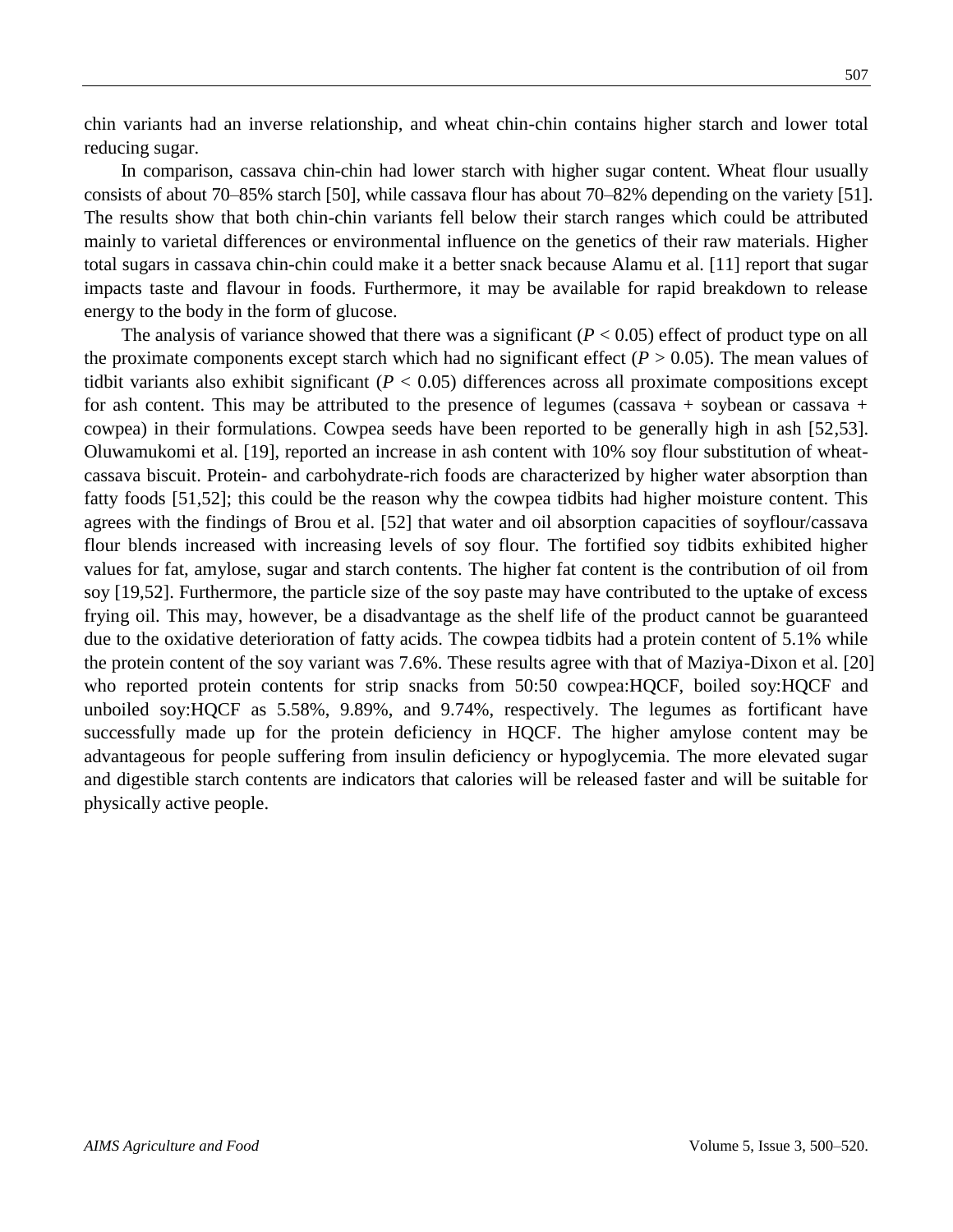| Product type     | % MC             | $%$ Ash          | % Fat             | %Protein         | %Amylose          | %Amylopectin      | % Sugar          | %Starch           | <b>TDCHO</b>   |
|------------------|------------------|------------------|-------------------|------------------|-------------------|-------------------|------------------|-------------------|----------------|
| Chin-chin (100%) | $2.4^\circ$      | 1.1 <sup>b</sup> | $17.4^{\rm b}$    | $11.2^a$         | $13.3^a$          | $86.7^\circ$      | $21.2^{b}$       | $67.3^{b}$        | $88.5^{\circ}$ |
| wheat)           |                  |                  |                   |                  |                   |                   |                  |                   |                |
| Chin-chin (100%) | $4.2^{ab}$       | $0.8^{\circ}$    | $5.4^d$           | 2.6 <sup>d</sup> | 10.6 <sup>c</sup> | $89.4^{\text{a}}$ | $23.4^{\circ}$   | $63.0^{b}$        | $86.3^{a}$     |
| HQCF)            |                  |                  |                   |                  |                   |                   |                  |                   |                |
| Tidbit (50:50    | 5.1 <sup>a</sup> | 2.9 <sup>a</sup> | $8.2^{\circ}$     | $5.1^\circ$      | 10.9 <sup>c</sup> | $89.1^a$          | 6.4 <sup>d</sup> | $54.6^\circ$      | $60.9^{b}$     |
| HQCF: cowpea)    |                  |                  |                   |                  |                   |                   |                  |                   |                |
| Tidbit (50:50    | $3.1^{bc}$       | 2.9 <sup>a</sup> | 38.0 <sup>a</sup> | 7.6 <sup>b</sup> | $12.2^{b}$        | $87.8^{b}$        | 8.9 <sup>c</sup> | $77.5^{\text{a}}$ | $86.5^{\circ}$ |
| HQCF: soybean)   |                  |                  |                   |                  |                   |                   |                  |                   |                |
| Mean             | 3.7              | 1.9              | 17.2              | 6.6              | 11.7              | 88.3              | 15               | 65.6              | 80.6           |
| Maximum          | 5.3              | 2.9              | 38.3              | 11.3             | 13.4              | 89.5              | 23.5             | 84.8              | 93.8           |
| Std. deviation   | 1.1              |                  | 13.7              | 3.4              | 1.2               | 1.2               | 7.9              | 9.9               | 12.9           |
| Pr > F           | $**$             | ***              | ***               | ***              | ***               | ***               | ***              | ns                | $**$           |

**Table 3.** Nutritional properties of cassava-based snacks.

Notes: Parameters were analyzed in duplicate. Mean values in the same column with different letters are significantly different at  $P < 0.05$ . ns: not significant at  $P > 0.05$ ; \*: significant at  $P < 0.05$ ; \*\*: significant at  $P < 0.01$ ; \*\*\*: significant at  $P < 0.001$ .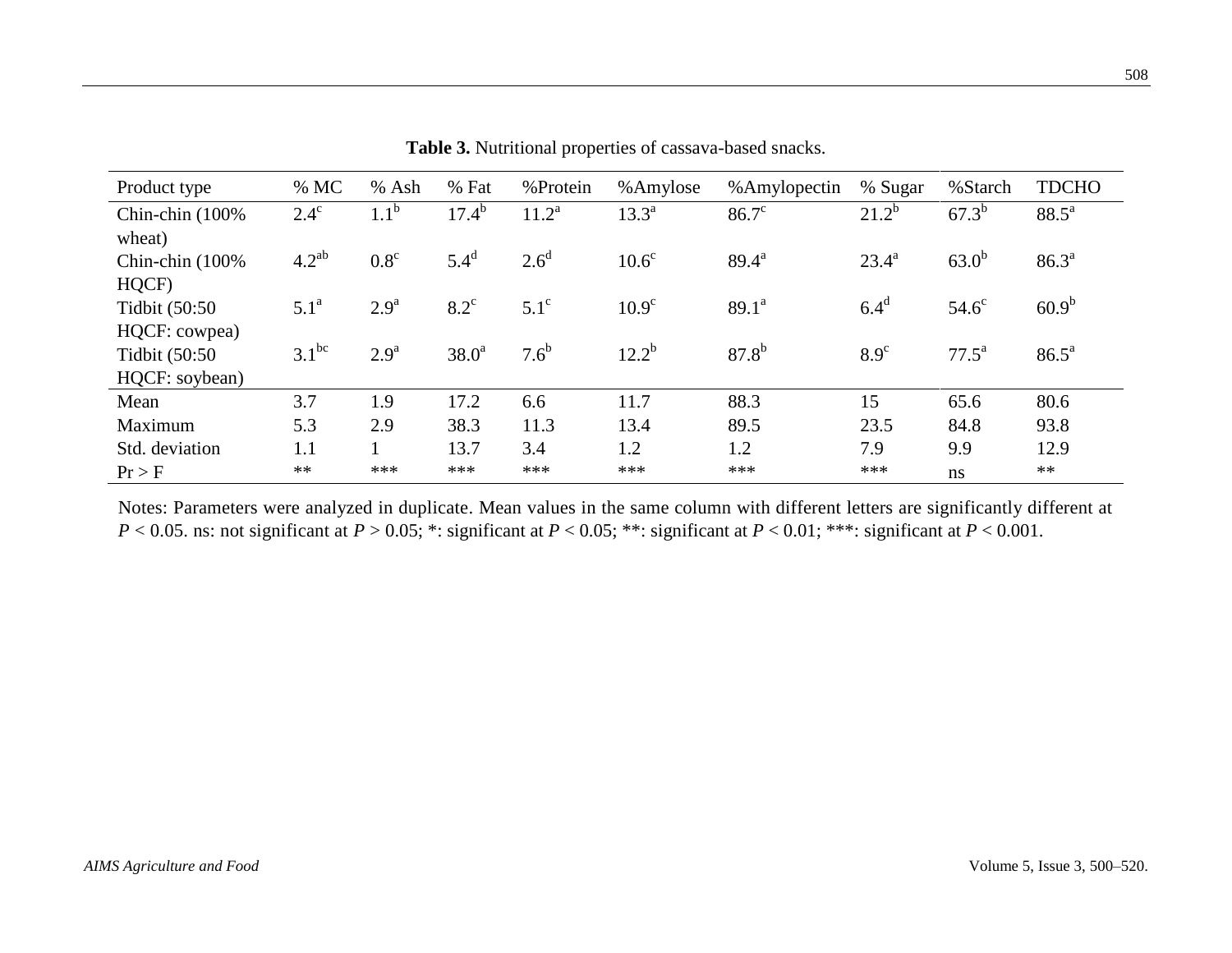#### *3.2. Anti-nutritional and functional properties of the snacks*

Table 4 shows that the anti-nutritional and functional properties of wheat chin-chin were higher than those of cassava chin-chin, while the soy-tidbit had the highest anti-nutrient properties. Phytic acid is a significant anti-nutrient found in cereals and legumes, which is significantly reduced once subjected to processing such as dehulling, oven-drying, cooking, steeping, frying, fermentation and malting, among others. Phytic acid/phytate is considered an anti-nutrient mainly due to its ability to bind to essential dietary minerals as well as proteins and starch, and to consequently reduce their bioavailability in humans, especially children. In contrast, it is considered an antioxidant in adults. It works in a broad pH-region as a highly negatively charged ion. Therefore, its presence in the diet adversely affects the bioavailability of divalent and trivalent mineral ions such as  $\text{Zn}^{2+}$ , Fe<sup>2+/3+</sup>, Ca<sup>2+</sup>, Mg<sup>2+</sup>, Mn<sup>2+</sup> and Cu<sup>2+</sup>. It is found in fresh cassava roots but can be removed by processing such as fermentation, boiling, and oven-drying. For tidbits, cowpea and soybean variants have tannin and phytate contents of 0.36/0.77% and 0.33/0.87 mg/g, respectively, with higher values recorded for the soybean variant.

| Product types               | Tannin<br>(mg/g)  | Phytate $(\%)$    | pH value         | Bulk density $(g/ml)$ |
|-----------------------------|-------------------|-------------------|------------------|-----------------------|
| Chin-chin (100% wheat)      | 0.6 <sup>ab</sup> | 1.6 <sup>a</sup>  | $6.2^{\text{a}}$ | 0.8 <sup>a</sup>      |
| Chin-chin (100% HQCF)       | $0.3^b$           | 1.4 <sup>a</sup>  | $4.3^b$          | $0.7^{\rm b}$         |
| Tidbit (50:50 HQCF: cowpea) | $0.4^b$           | $0.3^b$           | $4.3^b$          | 0.7 <sup>b</sup>      |
| Tidbit (50:50 HQCF:soybean) | 0.8 <sup>a</sup>  | 0.9 <sup>ab</sup> | 6.0 <sup>a</sup> | $0.6^{\rm b}$         |
| Mean                        | 0.5               | 1.1               | 5.2              | 0.7                   |
| Minimum                     | 0.2               | 0.3               | 4.3              | 0.6                   |
| Maximum                     | 0.8               | 1.8               | 6.2              | 0.8                   |
| Std. deviation              | 0.2               | 0.6               | 1.0              | 0.1                   |
| $Pr$ > F                    | **                | **                | ***              | **                    |

**Table 4.** Anti-nutritional and functional properties of cassava-based snacks.

Notes: Parameters were analyzed in duplicate. Mean values in the same column with different letters are significantly different at  $P < 0.05$ . ns: not significant at  $P > 0.05$ ; \*: significant at  $P < 0.05$ ; \*\*: significant at  $P < 0.01$ ; \*\*\*: significant at  $P < 0.001$ .

The values of the anti-nutrients recorded for all the products are below the safe limit recommended by the World Health Organization (WHO) and the permissible range in the United Kingdom [52]. Thus, they are safe for human consumption. The low values are because of processing which resulted in the drastic reduction in their anti-nutrients. However, the tannins (polyphenols) and phytate are currently classified as bioactive components due to their antioxidant properties. Tannins have been reported to inhibit the digestive enzymes and lower digestibility of most nutrients, especially protein and carbohydrates, thereby increasing faecal nitrogen [53,54]. They are predominantly found in seed hull, and dehulling takes care of most, if not all. However, these anti-nutrients can also be useful to humans at low concentrations as anthelminthic antioxidants which protect against degenerative diseases [55,56],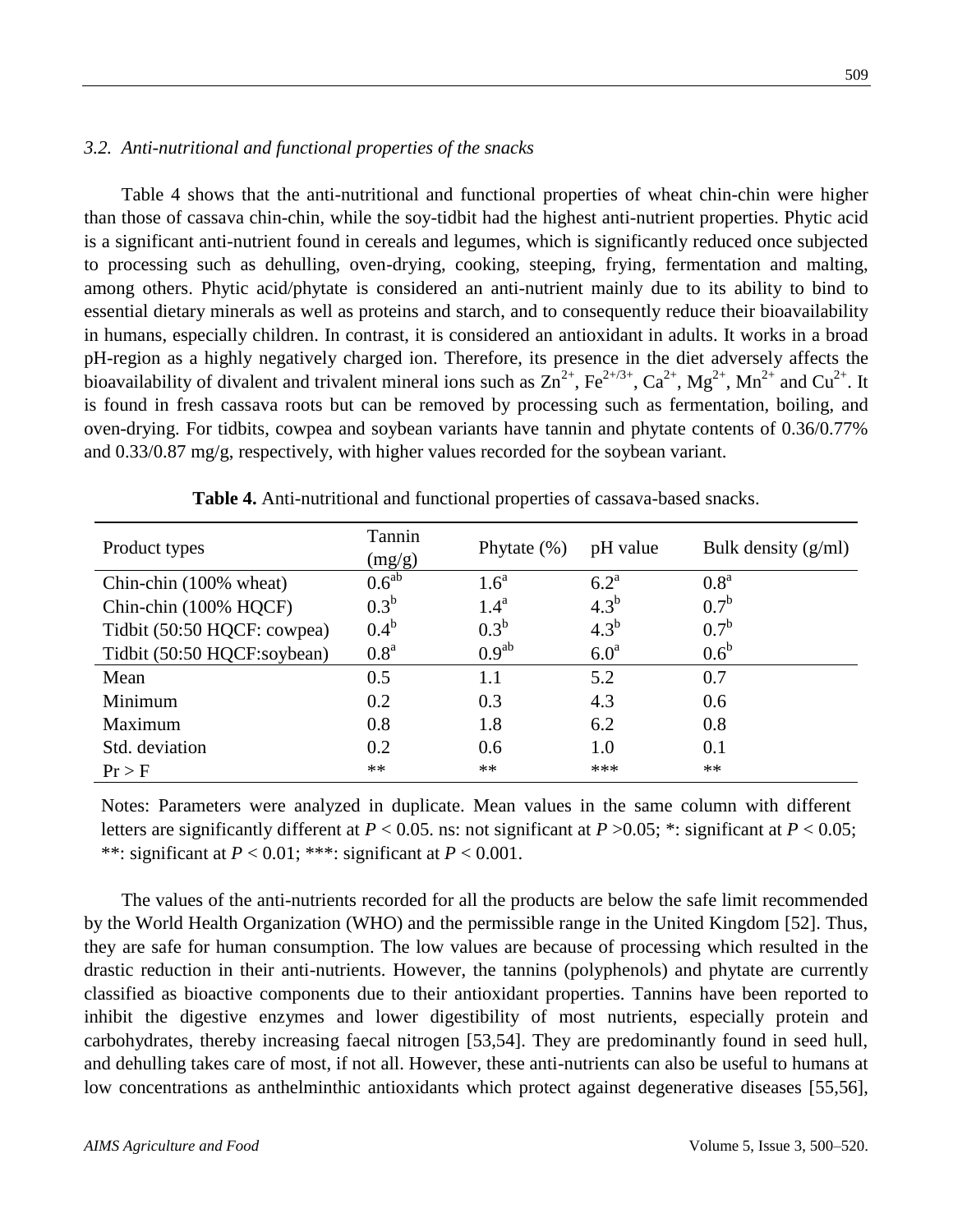and they have also been shown to reduce blood glucose and insulin responses to starchy foods and plasma cholesterol and triglycerides [57,58]. Bulk density across all products was not significant except for wheat chin-chin. Bulk density is significant in the package design, storage and transport of foodstuff [53,59]. Wheat chin-chin and soy tidbits had a higher pH value, which was lower than the value reported by McGlynn [60], who gave the pH of raw soybean as 6.8. Cassava chin-chin and cowpea tidbit have low pH values. Cassava flour processed for confectionary purposes usually does not have a low pH as reported by the Standards Organisation of Nigeria; thus, the low pH observed could be due to fermentation during processing [61].

On the other hand, cowpea has been reported to be a low pH food [62]. A low pH could improve protein digestibility [63] and may also be an indicator of a reduced rate of spoilage [64]. Considering the pH of foods from another perspective, it does not matter whether a food is acidic or basic, it can still be a medium for mould growth even at very low moisture content [64].

#### *3.3. Characteristics of survey respondents and consumption frequency*

Table 5 presents some selected characteristics of participants in the consumer survey across four locations. Over 50% of the participants were males with a higher consumption frequency/week (2.40) than females (1.89).

|                                  |                             | Kaoma           | Kasama        | Mansa         | Serenje       |
|----------------------------------|-----------------------------|-----------------|---------------|---------------|---------------|
| Variable                         |                             | $N(\%)$         | N(% )         | $N(\%)$       | $N(\%)$       |
| Gender                           | Female                      | 110(51.4)       | 112(54.9)     | 102(47.22)    | 68 (32.69)    |
|                                  | Male                        | 104(48.6)       | 92(45.1)      | 114 (52.78)   | 140 (67.31)   |
| Age (year)                       | Mean $\pm$ SD               | $49 \pm 14.4$   | $40 \pm 13.2$ | $42 \pm 12.1$ | $41 \pm 14.1$ |
|                                  | Minimum                     | 19              | 18            | 18            | 21            |
|                                  | Maximun                     | 89              | 72            | 70            | 84            |
| Frequency of<br>consumption/week |                             |                 |               |               |               |
| Products                         |                             | Mean $\pm$ SD   | CV            |               |               |
| Chin chin (100% wheat)           |                             | $1.89 \pm 0.93$ | 49.13         |               |               |
|                                  |                             | $2.4 \pm 1.15$  | 48.11         |               |               |
| Chin chin (100% HQCF)            |                             | $1.89 \pm 0.93$ | 49.13         |               |               |
|                                  |                             | $2.4 \pm 1.15$  | 48.11         |               |               |
|                                  | Tidbit (50: 50 HQCF:cowpea) | $1.55 \pm 1.02$ | 39.93         |               |               |
|                                  |                             | $1.61 \pm 1.03$ | 39.36         |               |               |
| Tidbit (50:50 HQCF:<br>soybean)  |                             | $1.55 \pm 1.02$ | 39.93         |               |               |
|                                  |                             | $1.61 \pm 1.03$ | 39.36         |               |               |

**Table 5.** Characteristics of survey respondents and consumption frequency.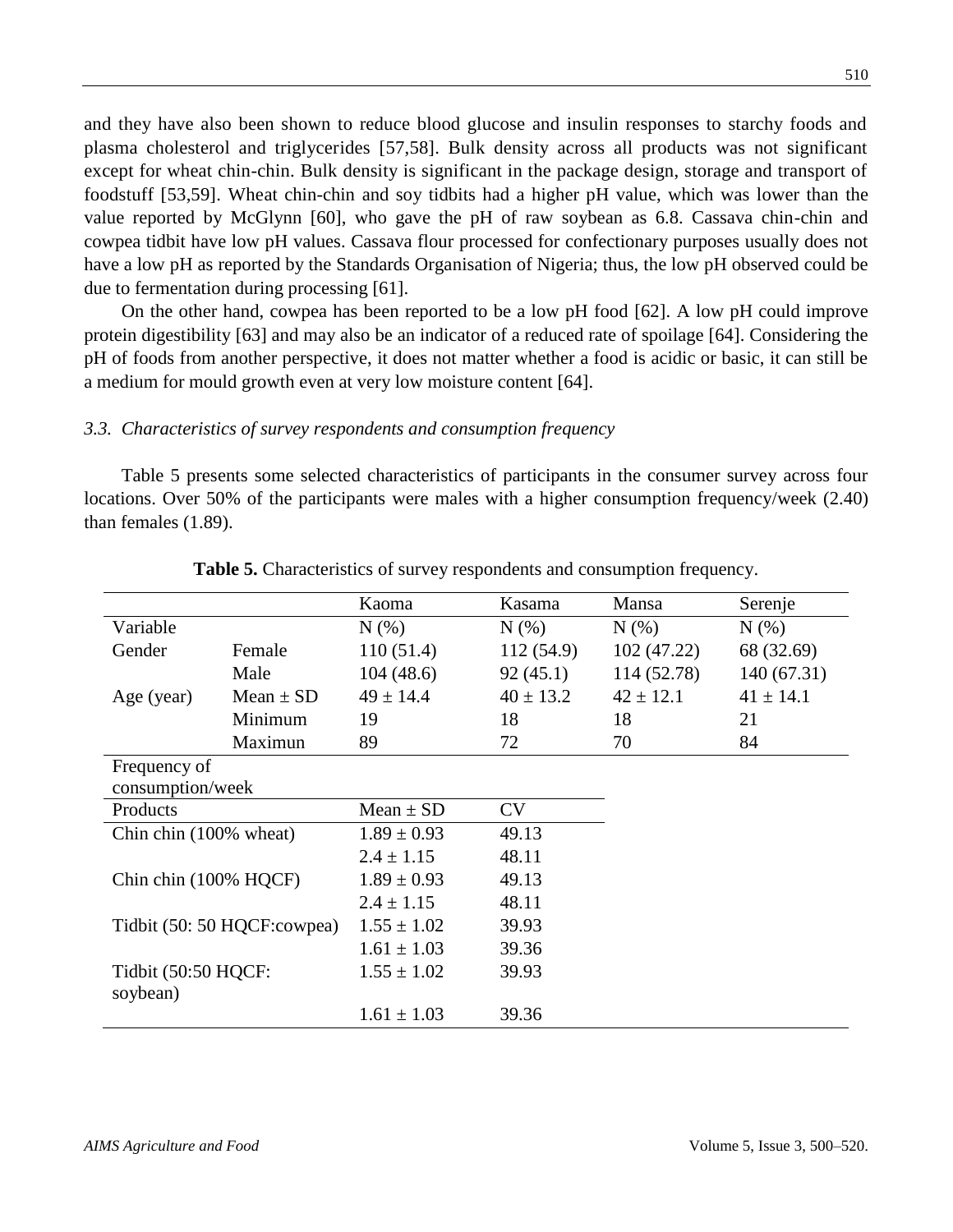#### *3.4. Preference for sensory attributes across locations*

Table 6a shows the mean preference ratings for sensory characteristics of chin-chin variants across locations. The general trend across sites showed that there were no significant differences ( $P \le 0.05$ ) observed for the overall mean values of appearance and aroma ratings for the chin-chin variants except in Serenje district. In Kaoma and Mansa, cassava chin-chin was preferred over wheat chin-chin for appearance and aroma. In Kasama, as much as appearance and aroma for wheat chin-chin were preferred to those for cassava chin-chin, the statistical difference in their ratings was not significant ( $P \le 0.05$ ). Alamu et al. [59] reported that fritters from HQCF were most preferred in Kasama. Also, Paloma et al. [65] reported that better acceptability was recorded for 50% cassava snack over 100% wheat bites with no significant differences in their appearance. Serenje district had the lowest ratings of sensory attributes for both chin-chin variants; this also agrees with the findings of Alamu et al. [59]. The taste of cassava chin-chin across all locations was preferred to that of wheat chin-chin, and differences were significant except in Kaoma and Kasama.

In contrast, the preference for cassava chin-chin texture superseded that of wheat chin-chin except in Kasama District. Nevertheless, statistically, there was no significant difference in the texture rating across all locations except in Serenje district, which could be because the sensory attribute ratings were at the lowest. An important factor that could be responsible for the varied preference in taste and texture could be the high fibre content in HQCF [65], which, in turn, affects the taste of the product.

Dischsen et al. [66] reported a formulated breakfast cereal with cassava residue and increased fibre content, showed a significant difference ( $P \ge 0.05$ ) in texture and overall sensory attributes. Paloma et al., [65] established that root crop flour has a coarse texture, giving a sandy taste sensation which makes it unacceptable to consumers.

Thus, the overall acceptability for the chin-chin variants indicates that wheat chin-chin was the preferred product with the following percentages: Kasama (66.7%), Kaoma (57.9%), Mansa (53.7%) and Serenje (70.2%). However, the difference margin between the chin-chin variants across the locations was not so wide except in Serenje, where it had been reported that consumption of cassavabased secondary products is low [11].

Table 6b shows the mean preference ratings for sensory attributes of the tidbit variant across locations, and the two types of tidbits produced for the study were cowpea tidbit (301) and soy tidbit (302). Appearance as a sensory attribute across all locations had significant differences with a preference for cowpea tidbits.

Statistically, there was no significant difference in the taste and aroma of products across all sites, but the hedonic ratings showed that cowpea tidbit was preferred. This preference could stem out of the characteristic beany flavour of soybean which, when perceived in the product, can be a put off [67]. Also, at some elevated levels of soy, product acceptability may be affected as reported by Chanadang et al. [68]. Balogun et al. [67] reported that the organoleptic qualities of tapioca meal fortified with defatted soy flour were rated the most acceptable; the same trend observed with the high acceptability of products from the fortification of cassava flour with cowpea flour.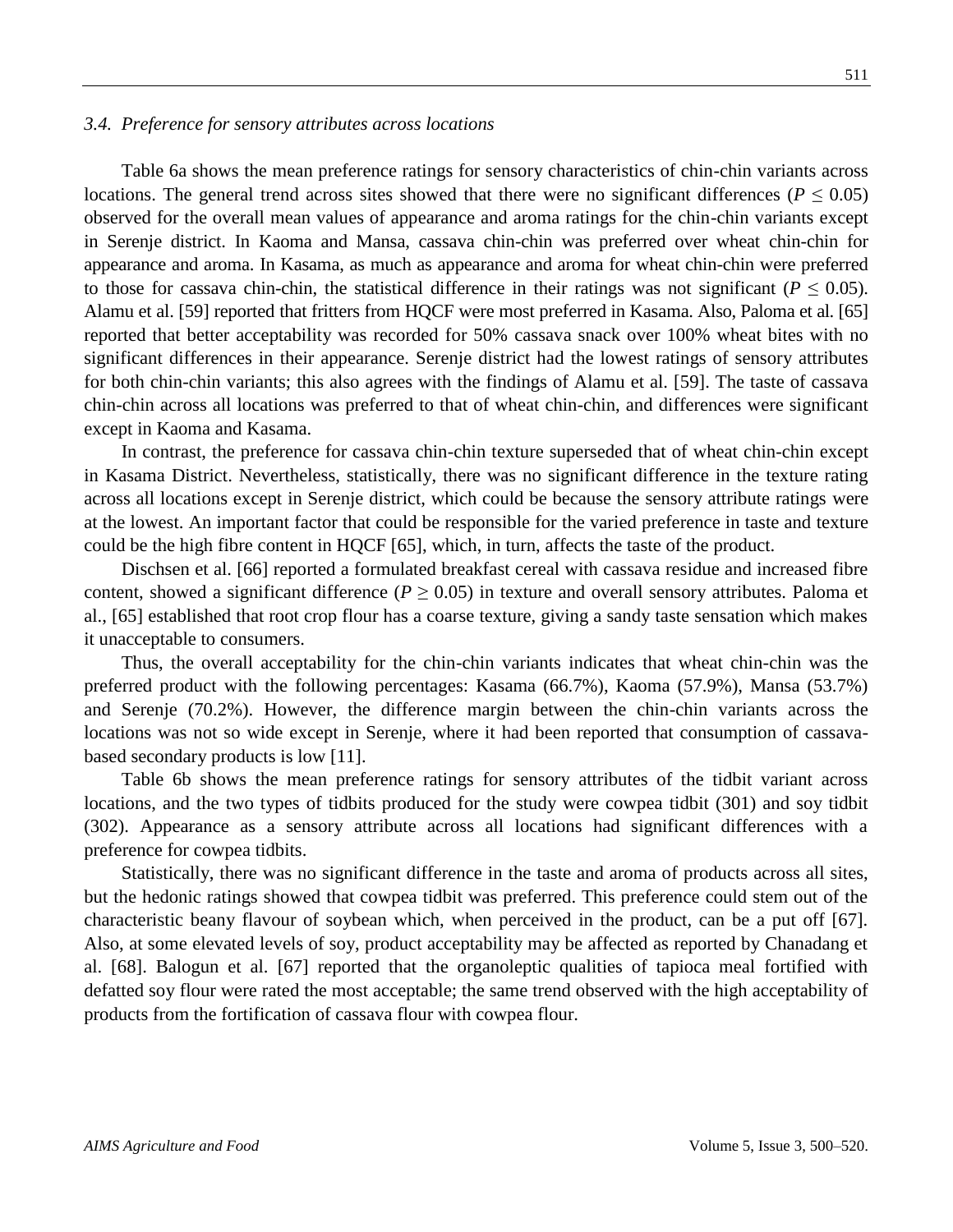|             |             | Appearance                 |           | Aroma                   |           | Taste                   |           | Texture                 |           |
|-------------|-------------|----------------------------|-----------|-------------------------|-----------|-------------------------|-----------|-------------------------|-----------|
| District    | Product     | Mean $\pm$ Std             | <b>CV</b> | Mean $\pm$ Std          | <b>CV</b> | Mean $\pm$ Std          | <b>CV</b> | Mean $\pm$ Std          | <b>CV</b> |
| Kaoma       |             |                            |           |                         |           |                         |           |                         |           |
| $(N = 107)$ | 201         | $4.7 \pm 0.52$             | 11.02     | $4.68 \pm 0.51$         | 10.82     | $4.58 \pm 0.53$         | 11.63     | $4.28 \pm 0.86$         | 19.99     |
|             | 202         | $4.84 \pm 0.37$            | 7.59      | $4.77 \pm 0.45$         | 9.37      | $4.73 \pm 0.49$         | 10.3      | $4.64 \pm 0.62$         | 13.31     |
|             | <b>Mean</b> | $4.77 \pm 0.45^{\circ}$    | 9.5       | $4.72 \pm 0.48^{\rm a}$ | 10.12     | $4.65 \pm 0.51^{ab}$    | 11.06     | $4.46 \pm 0.77^{\rm a}$ | 17.18     |
| Kasama      |             |                            |           |                         |           |                         |           |                         |           |
| $(N = 102)$ | 201         | $4.8 \pm 0.51$             | 10.58     | $4.84 \pm 0.52$         | 10.77     | $4.61 \pm 0.8$          | 17.32     | $4.64 \pm 0.67$         | 14.49     |
|             | 202         | $4.76 \pm 0.53$            | 11.12     | $4.81 \pm 0.54$         | 11.22     | $4.75 \pm 0.59$         | 12.47     | $4.37 \pm 0.9$          | 20.59     |
|             | <b>Mean</b> | $4.78 \pm 0.52^{\circ}$    | 10.83     | $4.83 \pm 0.53^{\circ}$ | 10.97     | $4.68 \pm 0.7^{ab}$     | 15.06     | $4.5 \pm 0.8^{\circ}$   | 17.83     |
| Mansa       |             |                            |           |                         |           |                         |           |                         |           |
| $(N = 108)$ | 201         | $4.71 \pm 0.61$            | 12.99     | $4.73 \pm 0.62$         | 13.12     | $4.71 \pm 0.64$         | 13.62     | $4.39 \pm 0.94$         | 21.32     |
|             | 202         | $4.81 \pm 0.44$            | 9.05      | $4.74 \pm 0.65$         | 13.64     | $4.73 \pm 0.61$         | 12.79     | $4.65 \pm 0.77$         | 16.46     |
|             | <b>Mean</b> | $4.76 \pm 0.53^{\text{a}}$ | 11.18     | $4.74 \pm 0.63^{\circ}$ | 13.35     | $4.72 \pm 0.62^{\rm a}$ | 13.18     | $4.52 \pm 0.86^a$       | 19.09     |
| Serenje     |             |                            |           |                         |           |                         |           |                         |           |
| $(N = 104)$ | 201         | $4.57 \pm 0.55$            | 12.11     | $4.47 \pm 0.67$         | 14.93     | $4.54 \pm 0.57$         | 12.63     | $4.15 \pm 0.79$         | 18.91     |
|             | 202         | $4.55 \pm 0.59$            | 12.96     | $4.43 \pm 0.68$         | 15.32     | $4.57 \pm 0.62$         | 13.56     | $4.34 \pm 0.77$         | 17.78     |
|             | <b>Mean</b> | $4.56 \pm 0.57^{\rm b}$    | 12.51     | $4.45 \pm 0.67^{\circ}$ | 15.1      | $4.55 \pm 0.6^b$        | 13.08     | $4.25 \pm 0.78^{\rm b}$ | 18.41     |

**Table 6a.** Preference for sensory characteristics of chin-chin variants across locations.

Notes: Values in the columns with the same letters are not significantly different at  $P > 0.05$ . Sample codes:  $201 = 100\%$  wheat chinchin; 202 = 100% cassava chin-chin.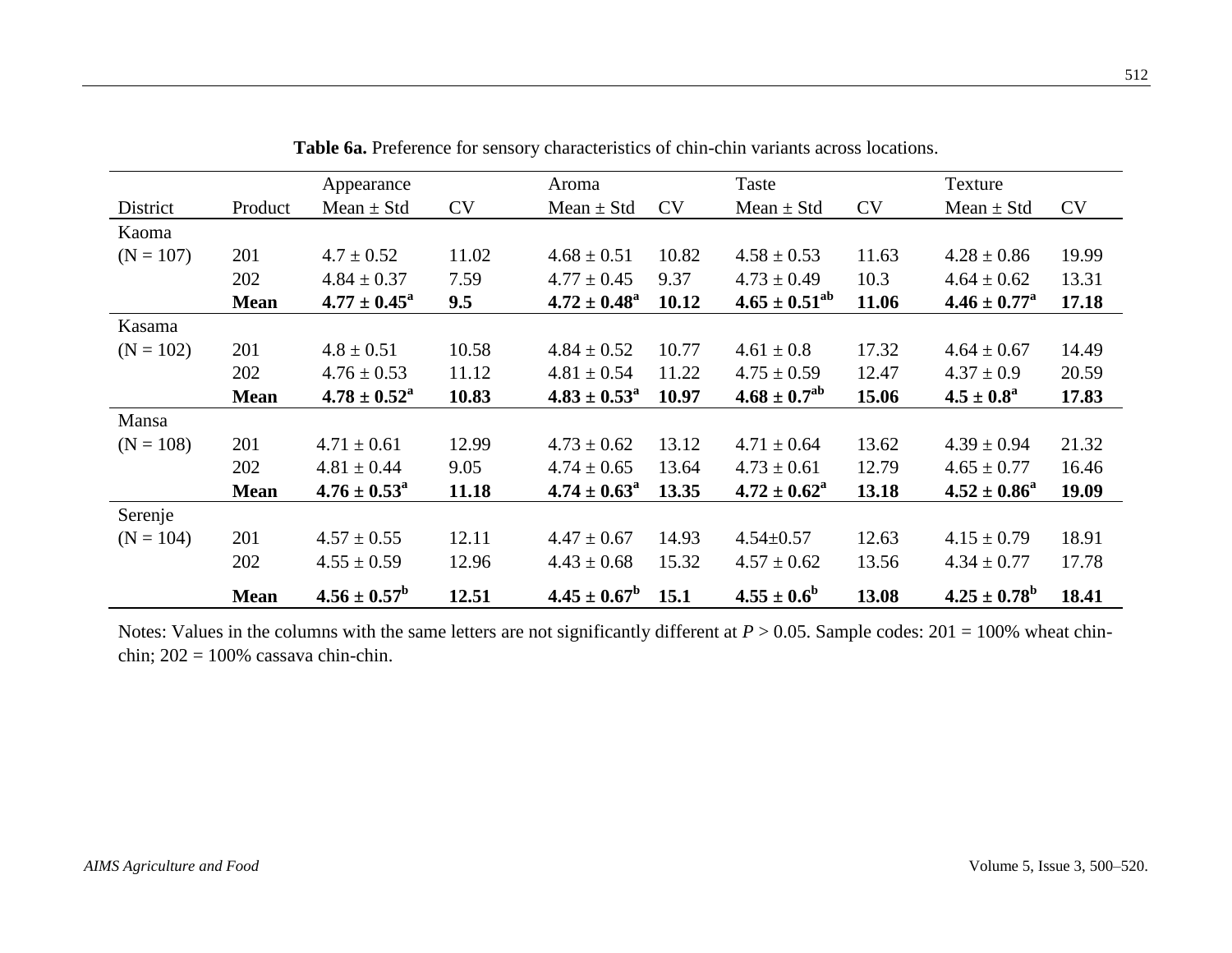|             |             | Appearance               |           | Aroma                      |           | Taste                   |           | Texture                 |           |
|-------------|-------------|--------------------------|-----------|----------------------------|-----------|-------------------------|-----------|-------------------------|-----------|
| District    | Product     | Mean $\pm$ Std           | <b>CV</b> | Mean $\pm$ Std             | <b>CV</b> | Mean $\pm$ Std          | <b>CV</b> | Mean $\pm$ Std          | <b>CV</b> |
| Kaoma       |             |                          |           |                            |           |                         |           |                         |           |
| $(N = 112)$ | 301         | $4.8 \pm 0.4$            | 8.31      | $4.71 \pm 0.56$            | 11.98     | $4.6 \pm 0.58$          | 12.54     | $4.67 \pm 0.47$         | 10.12     |
|             | 302         | $4.7 \pm 0.66$           | 13.96     | $4.61 \pm 0.65$            | 14.08     | $4.5 \pm 0.66$          | 14.61     | $4.5 \pm 0.66$          | 14.61     |
|             | <b>Mean</b> | $4.75 \pm 0.54^{\rm ab}$ | 11.45     | $4.66 \pm 0.61^a$          | 13.07     | $4.55 \pm 0.62^{\circ}$ | 13.61     | $4.58 \pm 0.58^{\rm a}$ | 12.6      |
| Kasama      |             |                          |           |                            |           |                         |           |                         |           |
| $(N = 106)$ | 301         | $4.85 \pm 0.47$          | 9.77      | $4.93 \pm 0.25$            | 5.06      | $4.63 \pm 0.68$         | 14.7      | $4.35 \pm 0.89$         | 20.58     |
|             | 302         | $4.37 \pm 0.81$          | 18.51     | $4.59 \pm 0.75$            | 16.39     | $4.41 + 0.79$           | 17.94     | $4.33 \pm 0.81$         | 18.78     |
|             | <b>Mean</b> | $4.61 \pm 0.7^c$         | 15.27     | $4.76 \pm 0.58^{\text{a}}$ | 12.28     | $4.52 \pm 0.74^{\circ}$ | 16.47     | $4.34 \pm 0.85^{\rm b}$ | 19.66     |
| Mansa       |             |                          |           |                            |           |                         |           |                         |           |
| $(N = 107)$ | 301         | $4.79 \pm 0.51$          | 10.62     | $4.28 \pm 0.7$             | 16.3      | $4.38 \pm 0.56$         | 12.79     | $4.26 \pm 0.6$          | 14.17     |
|             | 302         | $4.5 \pm 0.65$           | 14.45     | $4.71 \pm 0.51$            | 10.92     | 4.64 $\pm 0.52$         | 11.24     | $4.61 \pm 0.56$         | 12.2      |
|             | <b>Mean</b> | $4.64 \pm 0.6^{\rm bc}$  | 12.95     | $4.5 \pm 0.65^{\rm b}$     | 14.42     | $4.51 \pm 0.55^{\circ}$ | 12.3      | $4.43 \pm 0.61^b$       | 13.7      |
| Serenje     |             |                          |           |                            |           |                         |           |                         |           |
| $(N = 107)$ | 301         | $4.92 \pm 0.39$          | 7.96      | $4.87 \pm 0.44$            | 8.96      | $4.84 \pm 0.44$         | 9.04      | $4.78 \pm 0.57$         | 11.97     |
|             | 302         | $4.64 \pm 0.54$          | 11.55     | $4.48 \pm 0.6$             | 13.5      | $4.37 \pm 0.76$         | 17.35     | $4.38 \pm 0.71$         | 16.18     |
|             | <b>Mean</b> | $4.78 \pm 0.49^c$        | 10.2      | $4.67 \pm 0.56^{\circ}$    | 12.01     | $4.61 \pm 0.66^a$       | 14.34     | $4.58 \pm 0.67^{\rm a}$ | 14.67     |

**Table 6b.** Preference for sensory attributes of tidbit variant across locations.

Notes: Values in the columns with the same letters are not significantly different at  $P \le 0.05$ . Sample codes: 301 = Cowpea tidbit  $(50:50 \text{ HQCF:} \text{cowpea});$   $302 = \text{Soybean}$  tidbit  $(50:50 \text{ HQCF:} \text{soybean}).$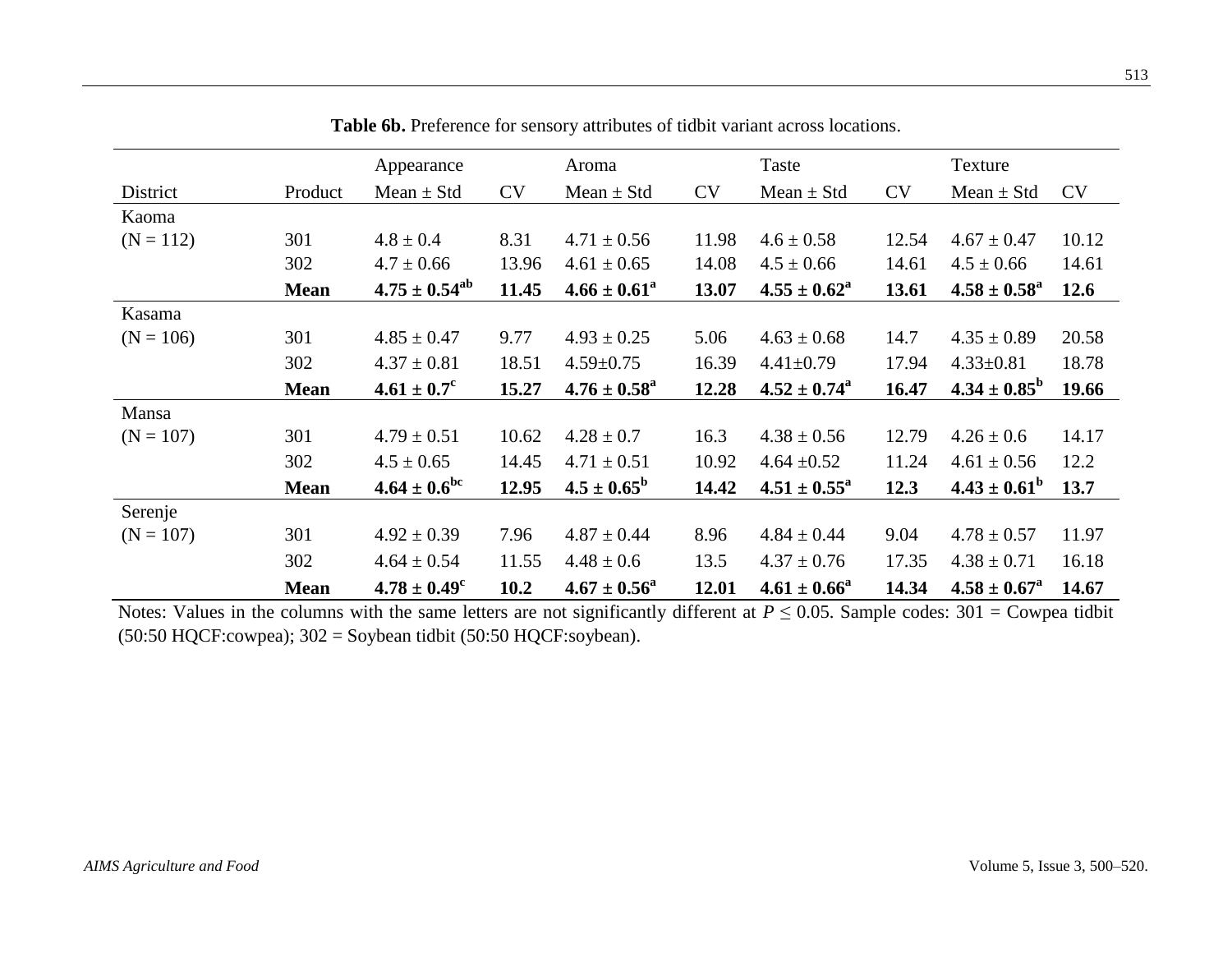### 3.4.1. Overall preference for chin-chin and tidbit variants by gender

Researchers have found that humans have an unlearned preference for sweet taste and learn a choice for salty taste very early in life. It was reported by Lombardo et al. [69] that women consume more sugar-sweetened products and prefer salty taste to sweet taste. Another research established the general belief that men eat more salty foods compared to women [70]. Casperson & Roemmich [71] found out that food reinforcement was higher for sweet than savoury snacks in men. In place of these, we discover that wheat chin-chin is the preferred variant by both genders with a higher proportion of female preference. While for tidbits, cowpea tidbit is preferred by both genders with a higher percentage of male preference. It can then be inferred that the preference for snack foods depends mostly on biological factors (genetic) influenced by social factors (environmental). Figures 1 and 2 explain the overall preference.



**Figure 1.** Most preferred chin-chin sample by gender.



**Figure 2.** Most preferred tid-bit sample  $(\%)$  by gender.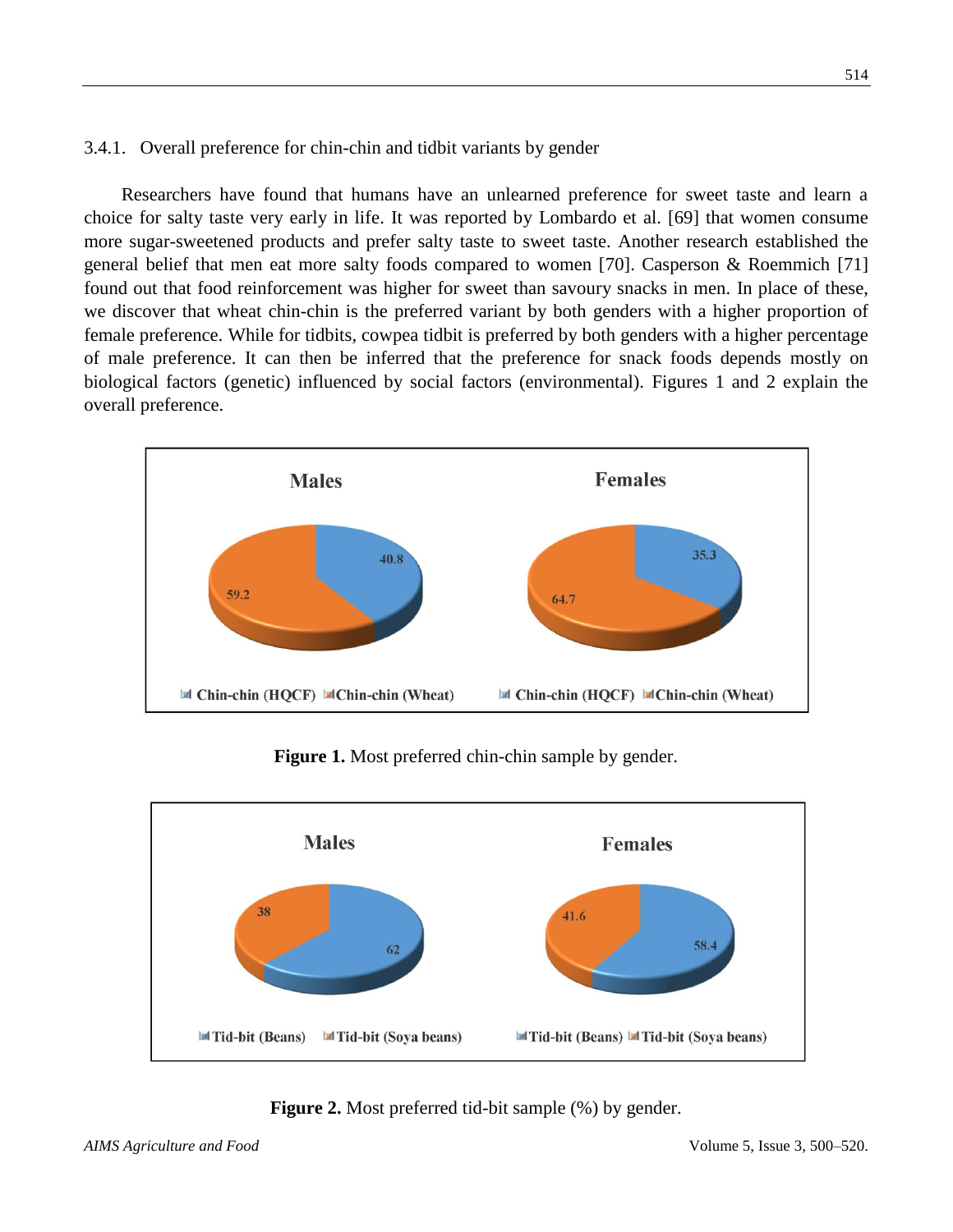#### *3.5. Analysis of variance for chin-chin*

The results of the ANOVA for chin-chin (Table 7) show that district had a strong significant effect  $(P < 0.001)$  on the aroma and appearance, a significant effect  $(P < 0.01)$  on texture and a weak significant effect on taste  $(P < 0.05)$ . The variety of the chin-chin showed a significant effect  $(P < 0.01)$ on aroma, taste and texture; this could be due to the difference in the base material (wheat and HQCF) used for the products.

In the case of the tidbits, the results (Table 7) show that district and variety had an exceptionally high significant effect ( $P < 0.001$ ) on aroma and appearance respectively. These could lead to a strong inference that aroma and appearance of the products were district dependent, that is, a group of people within a locality may have a common sensory attribute but different from one region to another.

| Source          | DF  | Product        | Appearance  | Aroma       | Taste          | Texture    |
|-----------------|-----|----------------|-------------|-------------|----------------|------------|
| <b>District</b> | 3   | Chin-chin      | $2.3575***$ | 5.3856***   | 1.05875*       | $3.1952**$ |
|                 | 3   | Tidbits        | 1.4636*     | $2.6521***$ | 0.407          | $3.0051**$ |
| Variety         | 1   | Chin-chin      | 0.4751      | $0.0107*$   | 1.45487*       | 4.1342*    |
|                 |     | Tidbits        | 17.7963***  | 2.1400*     | 3.8935**       | 0.7824     |
| Gender          |     | Chin-chin      | 0.0012      | 0.0253      | $\overline{0}$ | 0.1229     |
|                 |     | <b>Tidbits</b> | 0.0338      | 0.0365      | 0.0369         | 0.101      |
| Error           | 836 | Chin-chin      | 0.2704      | 0.3411      | 0.3736         | 0.644      |
|                 | 858 | Tidbits        | 0.3268      | 0.3603      | 0.416          | 0.4683     |

**Table 7.** Mean squares from the analysis of variance for the sensory characteristics of chinchin and tidbits across all locations.

Notes: ns: not significant at  $P > 0.05$ ; \*: significant at  $P < 0.05$ ; \*\*: significant at  $P < 0.01$ ; \*\*\*: significant at  $P < 0.001$ .

#### *3.6. Correlation between attributes and willingness-to-pay (WTP)*

Table 8 shows the correlation between sensory characteristics and WTP for chin-chin and tidbits. There was a robust positive linear relationship between sensory attributes and consumer WTP for tidbit snacks based on aroma, taste and texture. By implication, WTP is directly proportional to sensory properties. This agrees with Maziya-Dixon et al. [20] who observed a correlation between WTP and the sensory evaluation of the cassava-based products evaluated among Nigeria and DR Congo respondents. Thus, it could be concluded that cassava-based snacks are acceptable, and respondents are willing to pay irrespective of the social culture. WTP was higher for wheat chin-chin (K2.66) compared to cassava chin-chin (K2.28) while Kasama had the highest mean WTP for both wheat chin-chin and cassava chinchin (K3.88 and K3.55, respectively) and Mansa had the lowest for both samples.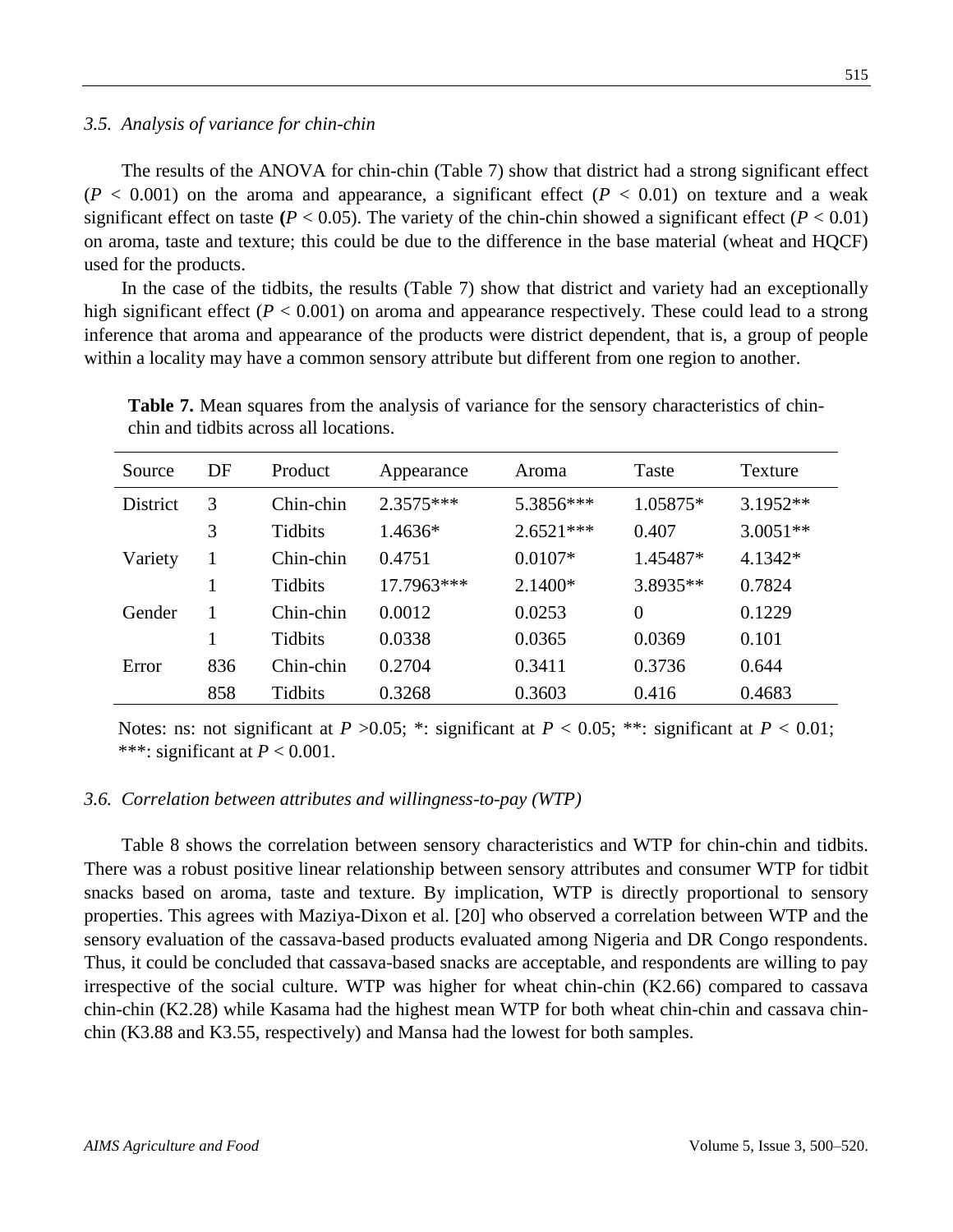|            | Chin-chin  | Tidbits     |
|------------|------------|-------------|
| Attribute  | WTP        | <b>WTP</b>  |
| Appearance | $0.0804*$  | $0.0889**$  |
| Aroma      | $0.1117**$ | $0.1493***$ |
| Taste      | $0.1103**$ | $0.2320***$ |

**Table 8.** Correlation between attributes and willingness-to-pay(WTP).

Notes: \*: significant at  $P < 0.05$ ; \*\*: significant at  $P < 0.01$ ; \*\*\*: significant at  $P < 0.001$ .

Texture 0.08838\* 0.2097\*\*\*

#### **4. Conclusions**

We conclude that the snacks fortified with legumes contained healthy nutrients that can contribute significantly to the protein-energy intake of poor households. The cassava chin-chin competes favourably with wheat chin-chin in terms of acceptability and other sensory attributes. It implies that cassava flour has the potential to be a partial substitute for wheat flour in the confectionery industries and thus making cassava to be an economic crop in Zambia. This is a pathway to an increase in its cultivation and utilization, which could lead to a significant reduction in the wheat importation.

Also, the legume-enriched cassava snacks have an impressive acceptance in Kasama, Kaoma and Mansa districts, with a higher preference for the cowpea variant of tidbit. Thus, cowpea cultivation is likely to increase among household farmers, thereby increasing food availability for improved household nutrition. Aroma, taste and texture are sensory properties that drive the acceptance and WTP for the snacks. There is a need for nutrition training and promotion of the product recipes among households and processors who are willing to adopt the technologies for commercialization, thereby creating employment, especially for the youths. However, further studies on the bioavailability of the nutrients and the shelf-life of these products are necessary to be carried out; the approach of this study could be extended to other available legumes.

#### **Author contributions**

EOA and BM designed the research; EOA, BM, OB and PN performed the research; BM, DC and PN supervised the study; EOA analyzed the data; EOA and OB prepared the manuscript, BM, PN DC reviewed the manuscript. EOA and BM were responsible for the contents of the paper.

#### **Acknowledgements**

The authors gratefully acknowledge support from the African Development Bank (AfDB), the International Fund for Agricultural Development (IFAD), the CGIAR Research Programs on Roots, Tubers and Bananas (CRP-RTB) and on Agriculture for Nutrition and Health (CRP-A4NH) , and all the field staff that were involved in the data collection, especially Ms Prisca Chileshe. Also, we thanked the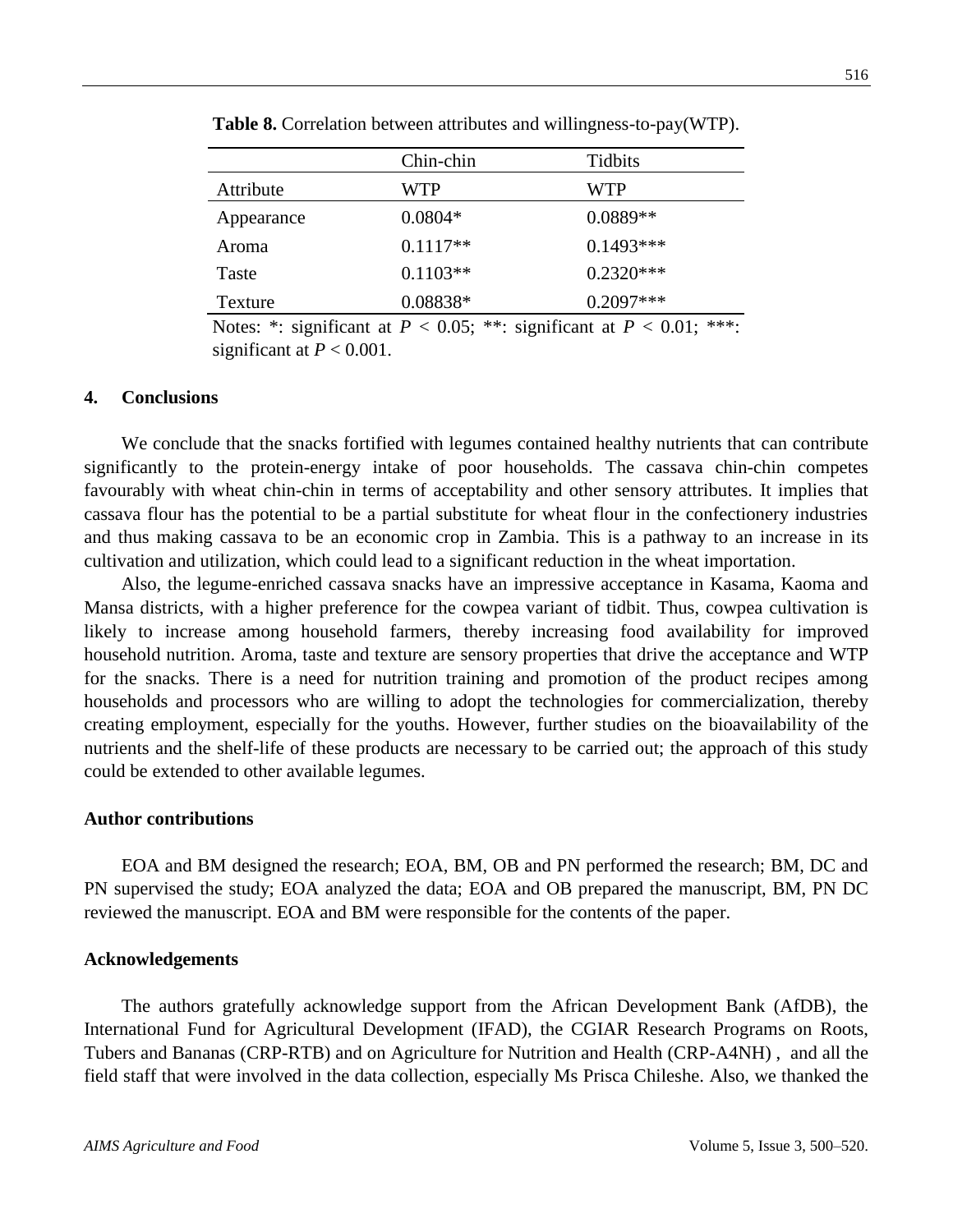Cassava Breeding Unit of IITA-Zambia for provision of fresh cassava roots that were used to produce the high-quality cassava flour.

## **Conflict of interest**

The authors declare no conflict of interest.

## **References**

- 1. Bredeson JV, Lyons JB, Prochnik SE, et al. (2016) Sequencing wild and cultivated cassava and related species reveals extensive interspecific hybridization and genetic diversity. *Nat Biotechnol* 34: 562.
- 2. Legg JP, Kumar PL, Makeshkumar T, et al. (2015) Cassava virus diseases: biology, epidemiology, and management. In: *Advances in Virus Research*, Academic Press, 91: 85–142.
- 3. OUTLOOK (2010) G, Cassava: Global production and market trends. *Chronica* 50: 15.
- 4. Lebot V, Malapa R, Sardos J (2015) Farmers' selection of quality traits in cassava (*Manihot esculenta* Crantz) landraces from Vanuatu. *Genetic Resources and Crop Evolution* 62: 1055–1068.
- 5. FAO (2018) Food Outlook Biannual Report on Global Food Markets. Rome, 104.
- 6. Hartley F, Van Seventer D, Samboko PC, et al. (2019) Economy-wide implications of biofuel production in Zambia. *Dev South Afr* 36: 213–232.
- 7. Von Oppen A (1991) Cassava, "the lazy man's food"? Indigenous agricultural innovation and dietary change in Northwestern Zambia (ca. 1650–1970). *Food Foodways* 5: 15–38.
- 8. Caracciolo F, Depalo D, Macias JB (2014) Food price changes and poverty in Zambia: An empirical assessment using household microdata. *J Int Dev* 26: 492–507.
- 9. Alene A, Khataza R, Chibwana C, et al. (2013) Economic impacts of cassava research and extension in Malawi and Zambia. *J Dev Agric Econ* 5: 457–469.
- 10. Khonje M, Mkandawire P, Manda J, et al. (2015) Analysis of adoption and impacts of improved cassava varieties. *Int Assoc Agric Econ* 211842.
- 11. Alamu EO, Ntawuruhunga P, Chibwe T, et al. (2019) Evaluation of cassava processing and utilization at the household level in Zambia. *Food Secur* 11: 141–150.
- 12. Abass AB, Awoyale W, Alenkhe B, et al. (2018) Can food technology innovation change the status of a food security crop? A review of cassava transformation into "bread" in Africa. *Food Rev Int* 34: 87–102.
- 13. Nyirenda DB, Chiwona-Karltun L, Chitundu M, et al. (2011) Chemical safety of cassava products in regions adopting cassava production and processing–Experience from Southern Africa. *Food Chem Toxicol* 49: 607–612.
- 14. Widowati S, Hartojo K (2001) Production and use of cassava flour: A new product of future potential in Indonesia. p. 578–586. In: Howeler RH, Tan SL (eds), *Cassava's potential in Asia in the 21st Century: Present Situation and Future Research and Development Needs.* Proc. of the Sixth Regional Workshop held in Ho Chi Minh City, Vietnam, 21-25 February 2000. CIAT.
- 15. Khalil AH, Mansour EH, Dawoud FM (2000) Influence of malt on rheological and baking properties of wheat–cassava composite flours. *LWT-Food Sci Technol* 33: 159–164.
- 16. Sanful RE, Darko S (2010) Production of cocoyam, cassava and wheat flour composite rock cake. *Pak J Nutr* 9: 810–814.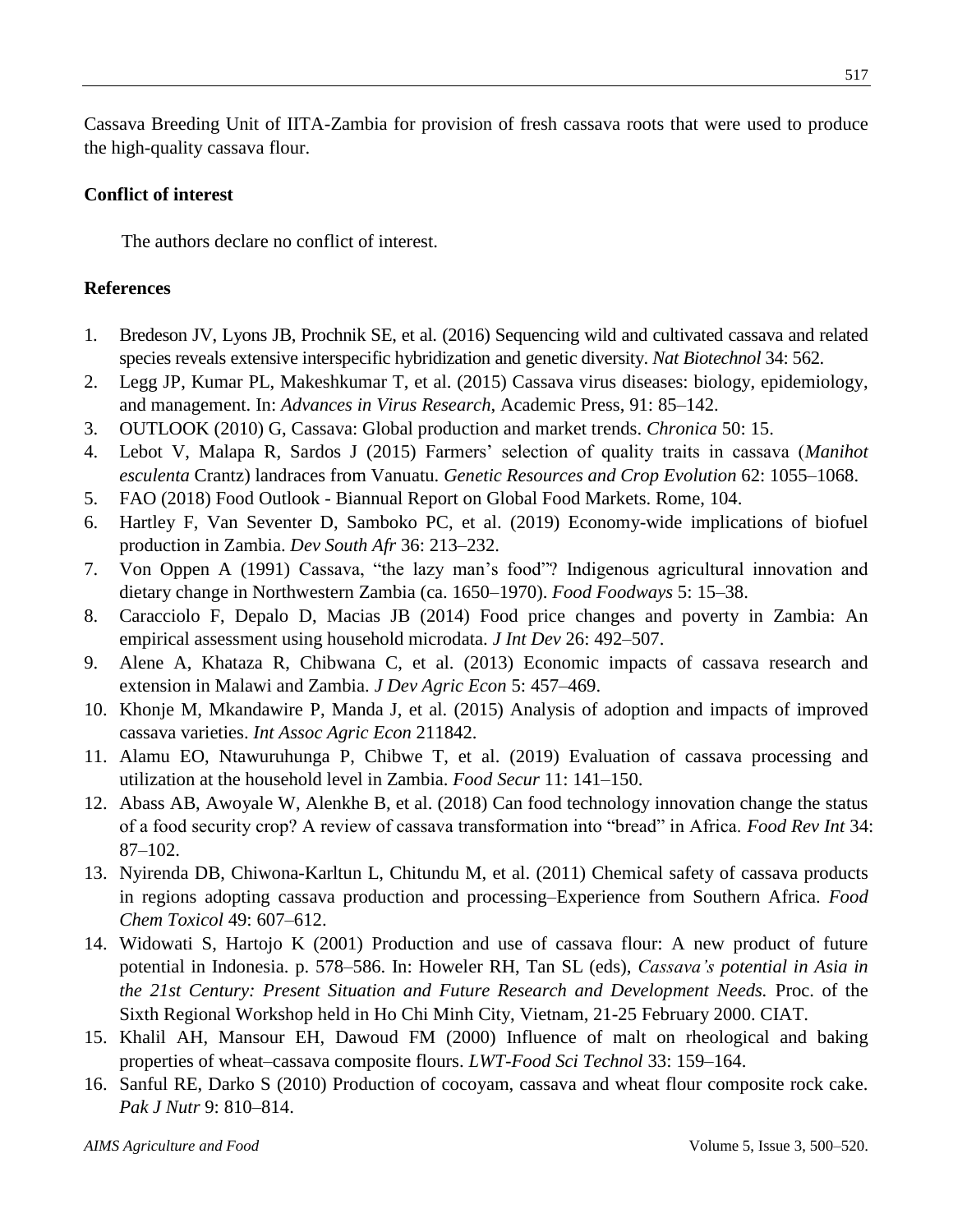- 17. Simonyan KJ (2014) Cassava postharvest processing and storage in Nigeria: A review. *Afr J Agric Res* 9: 3853–3863.
- 18. Eduardo M, Svanberg U, Oliveira J, et al. (2013) Effect of cassava flour characteristics on properties of cassava-wheat-maize composite bread types. *Int J Food Sci* 2013: 305407.
- 19. Oluwamukomi MO, Oluwalana IB, Akinbowale OF (2011) Physicochemical and sensory properties of wheat-cassava composite biscuit enriched with soy flour. *Afr J Food Sci* 5: 50–56.
- 20. Maziya-Dixon B, Alamu EO, Popoola IO, et al. (2017) Nutritional and sensory properties: Snack food made from high-quality cassava flour and legume blend. *Food Sci Nutr* 5: 805–811.
- 21. Salvador EM, Steenkamp V, McCrindle CME (2014) Production, consumption and nutritional value of cassava (*Manihot esculenta* Crantz) in Mozambique: an overview. *J Agric Biotechnol Sustain Dev* 6: 29–38.
- 22. Nyemba RC, Dakora FD (2010) Evaluating N<sub>2</sub> fixation by food grain legumes in farmers' fields in three agro-ecological zones of Zambia, using 15 N natural abundance. *Biol Fertil Soils* 46: 461–470.
- 23. Sauer CM, Mason NM, Maredia MK, et al. (2018) Does adopting legume-based cropping practices improve the food security of small-scale farm households? Panel survey evidence from Zambia. *Food Secur* 10: 1463–1478.
- 24. Mweetwa AM, Mulenga M, Mulilo X, et al. (2014) Response of cowpea, soya beans and groundnuts to non-indigenous legume inoculants. *Sustainable Agriculture Research* 3: 84–95.
- 25. Martin H, Laswai H, Kulwa K (2010) Nutrient content and acceptability of soybean-based complementary food. *Afr J Food Agric Nutr Dev* 10.
- 26. Fisher J O, Wright G, Herman AN, et al. (2015) "Snacks are not food". Low-income, urban mothers' perceptions of feeding snacks to their preschool-aged children. *Appetite* 84: 61–67.
- 27. Crofton EC, Markey A, Scannell AG (2013) Consumers' expectations and needs towards healthy cereal-based snacks: An exploratory study among Irish adults. *Br Food J* 115: 1130–1148.
- 28. Hess JM, Jonnalagadda SS, Slavin JL (2016) What is a snack, why do we snack, and how can we choose better snacks? A review of the definitions of snacking, motivations to snack, contributions to dietary intake, and recommendations for improvement. *Adv Nutr* 7: 466–475.
- 29. Liyide BO (2010) Frequency of Consumption of Local and Continental Snacks Amongst Secondary School Students in Abeokuta South Local Government Area of Ogun State. Bachelor of Science dissertation, UNIVERSITY OF AGRICULTURE, ABEOKUTA. Ogun State, Nigeria, 49. Available from: https://www.academia.edu/23599853/HOME\_ECONOMICS\_PROJECT.
- 30. Beets MW, Tilley F, Kim Y, et al. (2011) Nutritional policies and standards for snacks served in after-school programmes: A review. *Public Health Nutr* 14: 1882–1890.
- 31. Rosenberg AM, Maluccio JA, Harris J et al. (2018) Nutrition-sensitive agricultural interventions, agricultural diversity, food access and child dietary diversity: Evidence from rural Zambia. *Food Policy* 80: 10–23.
- 32. Association of Official Analytical Chemists (AOAC) (2005). Official Methods of Analysis; Association of Official Analytical Chemists (AOAC): Arlington, VA, USA.
- 33. Alamu EO, Maziya-Dixon B, Popoola I, et al. (2016) Nutritional evaluation and consumer preference of legume fortified maize-meal porridge. *J Food Nutr Res* 4: 664–670.
- 34. Dubois M, Gilles KA, Hamilton JK, et al. (1951) A colorimetric method for the determination of sugars. *Nature* 168: 167.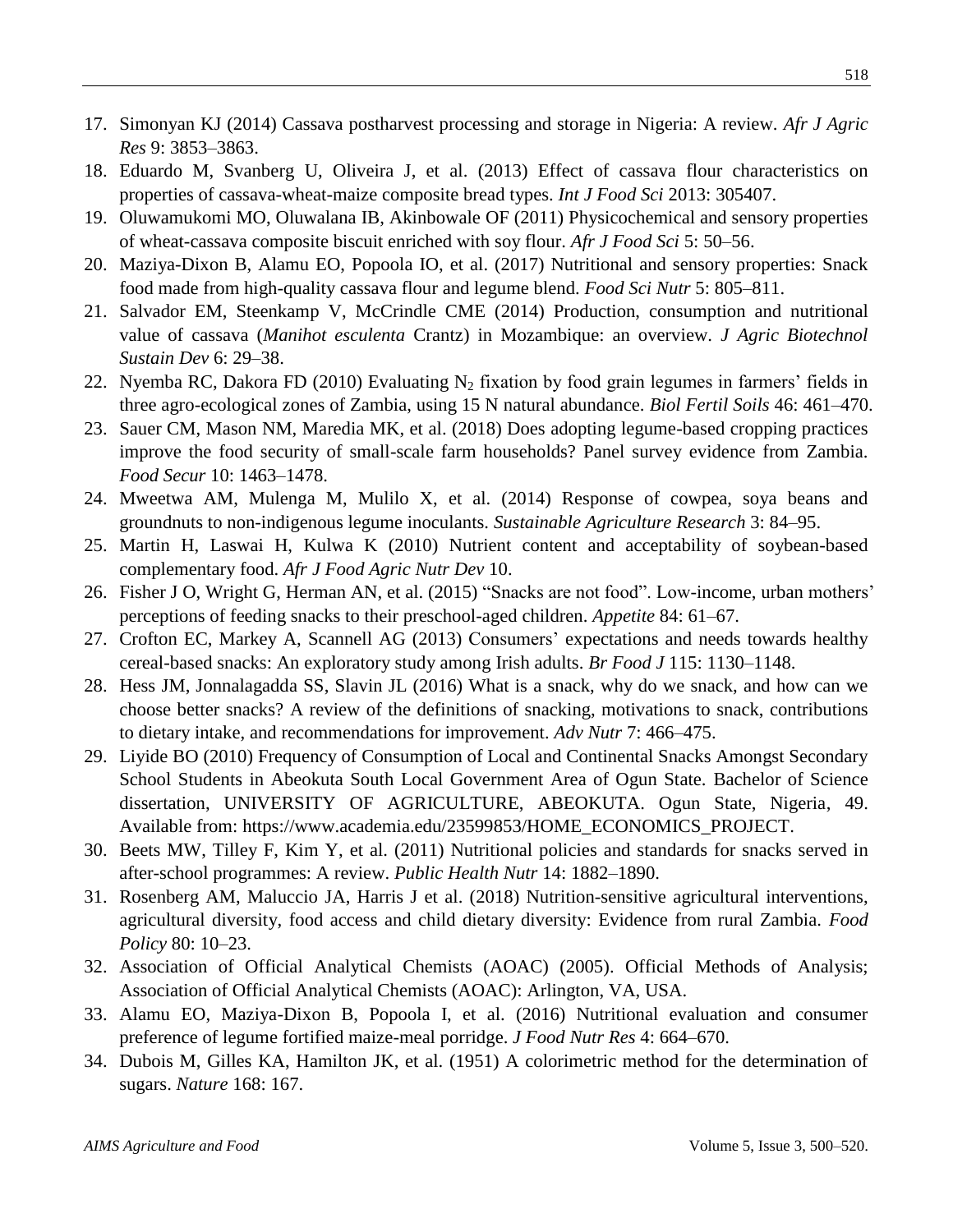- 35. Williams VR, Wu WT, Tsai HY, et al. (1958) Varietal differences in amylose content of rice starch. *J Agric Food Chem* 6: 47–48.
- 36. Wheeler EL, Ferrel RE (1971) A method for phytic acid determination in wheat and wheat fractions. *Cereal Chem* 48: 312–320.
- 37. Okukpe KM, Adeloye AA (2019) Evaluation of the nutritional and anti-nutritional constituents of some selected browse plants in Kwara State, Nigeria. *Niger Soc Exp Biol J* 11: 161–165.
- 38. da Silva Lins TR, Braz RL, Silva TC, et al. (2019) Tannin content of the bark and branch of Caatinga species. *J Exp Agric Int* 31: 1–8.
- 39. Association of official analytical chemists (AOAC), Official Methods Of Analysis of the Association of Official Analytical Chemists, 17th edn. Washington, DC, 2000.
- 40. Altamore L, Ingrassia M, Chironi S, et al. (2018) Pasta experience: Eating with the five senses-A pilot study. *AIMS Agric Food* 3: 493–520.
- 41. Adebayo-Oyetoro AO, Ogundipe OO, Lofinmakin FK, et al. (2017) Production and acceptability of chinchin snack made from wheat and tigernut (*Cyperus esculentus*) flour. *Cogent Food Agric* 3: 1282185.
- 42. David O, Arthur E, Kwadwo SO, et al. (2015) Proximate composition and some functional properties of soft wheat flour. *Int J Innovative Res Sci Eng Technol* 4: 753–758.
- 43. Eleazu C, Eleazu K, Aniedu C, et al. (2014) Effect of partial replacement of wheat flour with highquality cassava flour on the chemical composition, antioxidant activity, sensory quality, and microbial quality of bread. *Prev Nutr Food Sci* 19: 115.
- 44. Omidiran AT, Sobukola OP, Sanni A, et al. (2016) Optimization of some processing parameters and quality attributes of fried snacks from blends of wheat flour and brewers' spent cassava flour. *Food Sci Nutr* 4: 80–88.
- 45. Maningat CC, Seib PA (2010) Understanding the physicochemical and functional properties of wheat starch in various foods. *Cereal Chem* 87: 305–314.
- 46. Oladunmoye OO, Akinoso R, Olapade AA (2010) Evaluation of some physical-chemical properties of wheat, cassava, maize and cowpea flours for bread making. *J Food Qual* 33: 693–708.
- 47. Da Silva PF, Moreira RG (2008) Vacuum frying of high-quality fruit and vegetable-based snacks. *LWT-Food Sci Technol* 41: 1758–1767.
- 48. Oladunmoye OO, Aworh OC, Maziya-Dixon B, et al. (2014) Chemical and functional properties of cassava starch, durum wheat semolina flour, and their blends. *Food Sci Nutr* 2: 132–138.
- 49. Aller EE, Abete I, Astrup A, et al. (2011) Starches, sugars and obesity. *Nutrients* 3: 341–369.
- 50. Khan K, Shewry PR (2009) Wheat Chemistry and Technology, 4th ed.; AACC International Inc.: St. Paul, MN, USA.
- 51. Aryee FNA, Oduro I, Ellis WO, et al. (2006) The physicochemical properties of flour samples from the roots of 31 varieties of cassava. *Food Control* 17: 916–922.
- 52. Brou K, Kouadio EJPN, Due E, et al. (2009) Effects of processing method and blend on some physicochemical properties and digestibility of flours made from selected cereals and legumes. *Int J Biol Chem Sci* 3: 1151–1160.
- 53. Olapade AA, Adeyemo MA (2014) Evaluation of cookies produced from blends of wheat, cassava and cowpea flours. *Int J Food Stud* 3: 175–185.
- 54. Falade KO, Adedeji AA, Akingbala JO (2003) Effect of soybean substitution for cowpea on physical, compositional, sensory and sorption properties of Akara Ogbomoso. *Eur Food Res Technol* 217: 492–497.